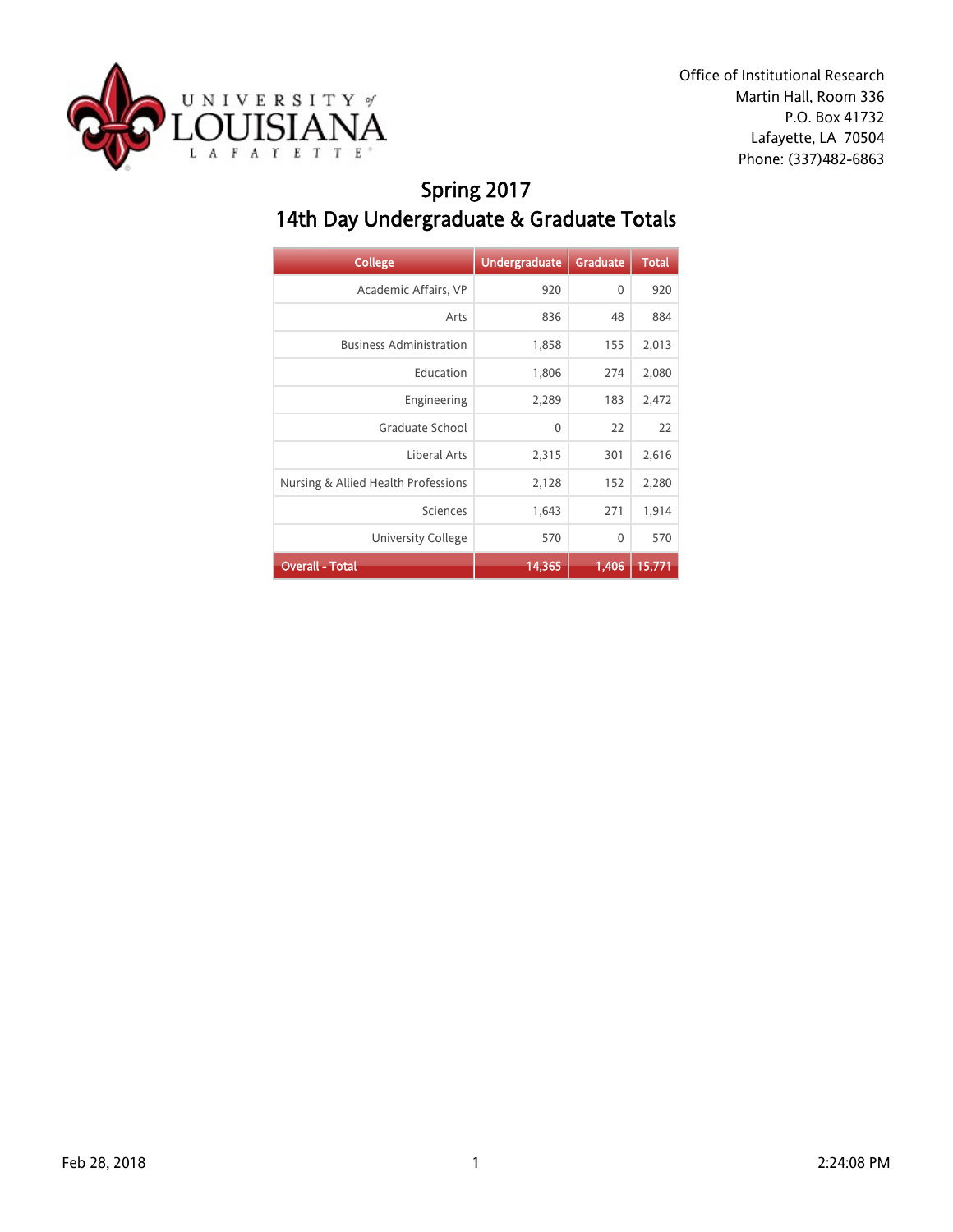

# Academic Affairs, VP Spring 2017 14th Day Undergraduate Enrollment

| <b>College</b>                       | <b>Department</b>                          | Program                                         | <b>Concentration</b> | <b>Undergraduate</b> |
|--------------------------------------|--------------------------------------------|-------------------------------------------------|----------------------|----------------------|
| Academic Affairs, VP                 | <b>University Connection</b>               | Doors Program - ND DOOR                         |                      | 14                   |
|                                      |                                            | Doors Program - ND DOOR - Total                 |                      | 14                   |
|                                      | High School - Dual Enrollment -<br>ND_HSDE |                                                 | 810                  |                      |
|                                      |                                            | High School - Dual Enrollment - ND_HSDE - Total |                      | 810                  |
|                                      |                                            | Non-ULL Cross Enrollment - ND_XROL              |                      | 12                   |
|                                      |                                            | Non-ULL Cross Enrollment - ND_XROL - Total      |                      | 12 <sub>2</sub>      |
|                                      |                                            | Post Baccalaureate - ND POST                    |                      | 41                   |
|                                      |                                            | Post Baccalaureate - ND_POST - Total            |                      | 41                   |
|                                      |                                            | Special Non Degree Undergrad -<br>ND SPEC       |                      | 23                   |
|                                      |                                            | Special Non Degree Undergrad - ND_SPEC - Total  |                      | 23                   |
|                                      |                                            | Universtiy Life - ND_LIFE                       |                      | 11                   |
|                                      |                                            | Universtiy Life - ND_LIFE - Total               |                      | 11                   |
|                                      |                                            | Visiting Student - ND VIST                      |                      | 9                    |
|                                      |                                            | Visiting Student - ND_VIST - Total              |                      | 9                    |
| <b>University Connection - Total</b> |                                            |                                                 |                      |                      |
| <b>Academic Affairs, VP - Total</b>  |                                            |                                                 |                      | 920                  |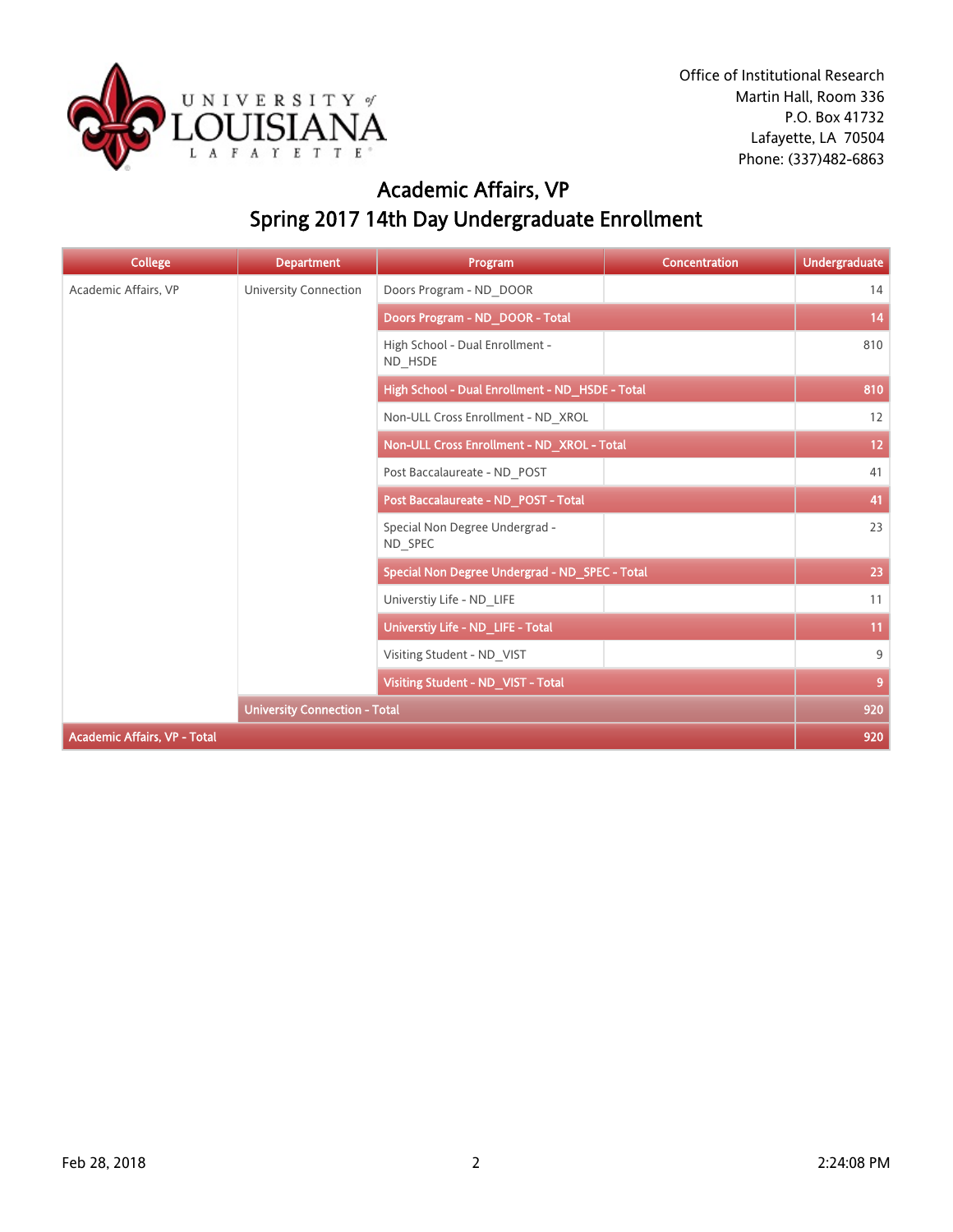

## Business Administration Spring 2017 14th Day Undergraduate Enrollment

| <b>College</b>                             | <b>Department</b>                      | Program                                            | Concentration | <b>Undergraduate</b> |
|--------------------------------------------|----------------------------------------|----------------------------------------------------|---------------|----------------------|
| <b>Business Administration</b>             | Accounting                             | Accounting - BSBA_ACCT                             |               | 446                  |
|                                            |                                        | <b>Accounting - BSBA_ACCT - Total</b>              |               | 446                  |
|                                            |                                        | Accounting - PBC_CACC                              |               | 5                    |
|                                            |                                        | <b>Accounting - PBC_CACC - Total</b>               |               | 5 <sup>1</sup>       |
|                                            | <b>Accounting - Total</b>              |                                                    |               | 451                  |
|                                            | Economics & Finance                    | Economics - BSBA_ECON                              |               | 58                   |
|                                            |                                        | Economics - BSBA_ECON - Total                      |               | 58                   |
|                                            |                                        | Finance - BSBA FNAN                                |               | 220                  |
|                                            |                                        | Finance - BSBA_FNAN - Total                        |               | 220                  |
|                                            |                                        | Insurance & Risk Management -<br>BSBA_INSR         |               | 40                   |
|                                            |                                        | Insurance & Risk Management - BSBA_INSR - Total    |               | 40                   |
|                                            | <b>Economics &amp; Finance - Total</b> |                                                    |               | 318                  |
|                                            | Management                             | Management - BSBA MGMT                             |               | 635                  |
|                                            |                                        | Management - BSBA_MGMT - Total                     |               | 635                  |
|                                            |                                        | Professional Land/Resource Mgt -<br>BSBA_PLRM      |               | 67                   |
|                                            |                                        | Professional Land/Resource Mgt - BSBA_PLRM - Total |               | 67                   |
|                                            | <b>Management - Total</b>              |                                                    |               | 702                  |
|                                            | Marketing & Hospitality                | Hospitality Management - BSBA_HMGT                 |               | 96                   |
|                                            |                                        | Hospitality Management - BSBA_HMGT - Total         |               | 96                   |
|                                            |                                        | Marketing - BSBA_MKTG                              |               | 291                  |
|                                            |                                        | Marketing - BSBA_MKTG - Total                      |               | 291                  |
| <b>Marketing &amp; Hospitality - Total</b> |                                        |                                                    | 387           |                      |
| <b>Business Administration - Total</b>     |                                        |                                                    |               | 1,858                |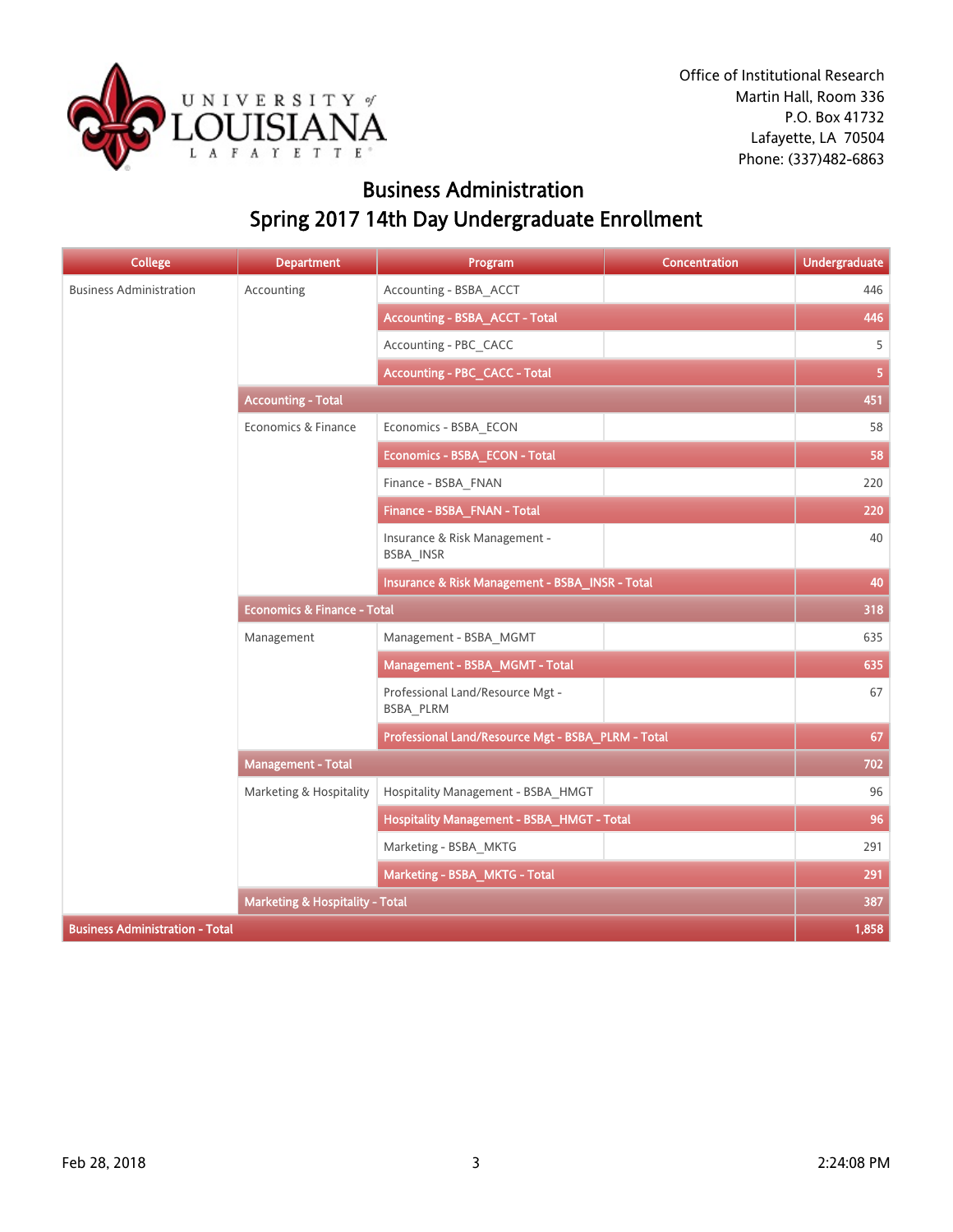

#### Arts Spring 2017 14th Day Undergraduate Enrollment

| <b>College</b> | <b>Department</b>                | Program                                 | Concentration                        | <b>Undergraduate</b> |
|----------------|----------------------------------|-----------------------------------------|--------------------------------------|----------------------|
| Arts           | Architecture                     | Architectural Studies - BS_ARCS         |                                      | 166                  |
|                |                                  | Architectural Studies - BS_ARCS - Total |                                      | 166                  |
|                | <b>Architecture - Total</b>      |                                         |                                      | 166                  |
|                | <b>Industrial Design</b>         | Industrial Design - BOID_INDN           |                                      | 80                   |
|                |                                  | Industrial Design - BOID_INDN - Total   |                                      | 80                   |
|                | <b>Industrial Design - Total</b> |                                         |                                      | 80                   |
|                | Interior Design                  | Interior Design - BID_INDS              |                                      | 61                   |
|                |                                  | Interior Design - BID_INDS - Total      |                                      | 61                   |
|                | <b>Interior Design - Total</b>   |                                         |                                      | 61                   |
|                | Music                            | Music - BA_MUSC                         | Music Business - MBUS                | 86                   |
|                |                                  |                                         |                                      | $\mathbf{1}$         |
|                |                                  | Music - BA_MUSC - Total                 |                                      | 87                   |
|                |                                  | Music - BM MUS                          | Jazz Studies - JAZZ                  | $\overline{4}$       |
|                |                                  |                                         | Music Media - MMED                   | 27                   |
|                |                                  |                                         | Performance - PERF                   | 12                   |
|                |                                  |                                         | Piano Pedagogy - PPED                | $\mathbf{1}$         |
|                |                                  |                                         | Theory and Composition - TCOM        | 9                    |
|                |                                  |                                         |                                      | 10                   |
|                |                                  | Music - BM_MUS - Total                  |                                      | 63                   |
|                | <b>Music - Total</b>             |                                         |                                      | 150                  |
|                | Performing Arts                  | Performing Arts - BFA_PFAR              | Dance - DANC                         | 26                   |
|                |                                  |                                         | Theatre - THEA                       | 37                   |
|                |                                  |                                         |                                      | $\overline{7}$       |
|                |                                  | Performing Arts - BFA_PFAR - Total      |                                      | 70                   |
|                | <b>Performing Arts - Total</b>   |                                         |                                      | $70\,$               |
|                | Visual Arts                      | Visual Arts - BFA_VIAR                  | Ceramics - CERM                      | $\mathbf{1}$         |
|                |                                  |                                         | Computer Art and Animation -<br>CART | 95                   |
|                |                                  |                                         | Graphic Design - GDSG                | 82                   |
|                |                                  |                                         | Metalwork and Jewelry - MEJE         | 9                    |
|                |                                  |                                         | New Media and Digital Art -<br>NMED  | 11                   |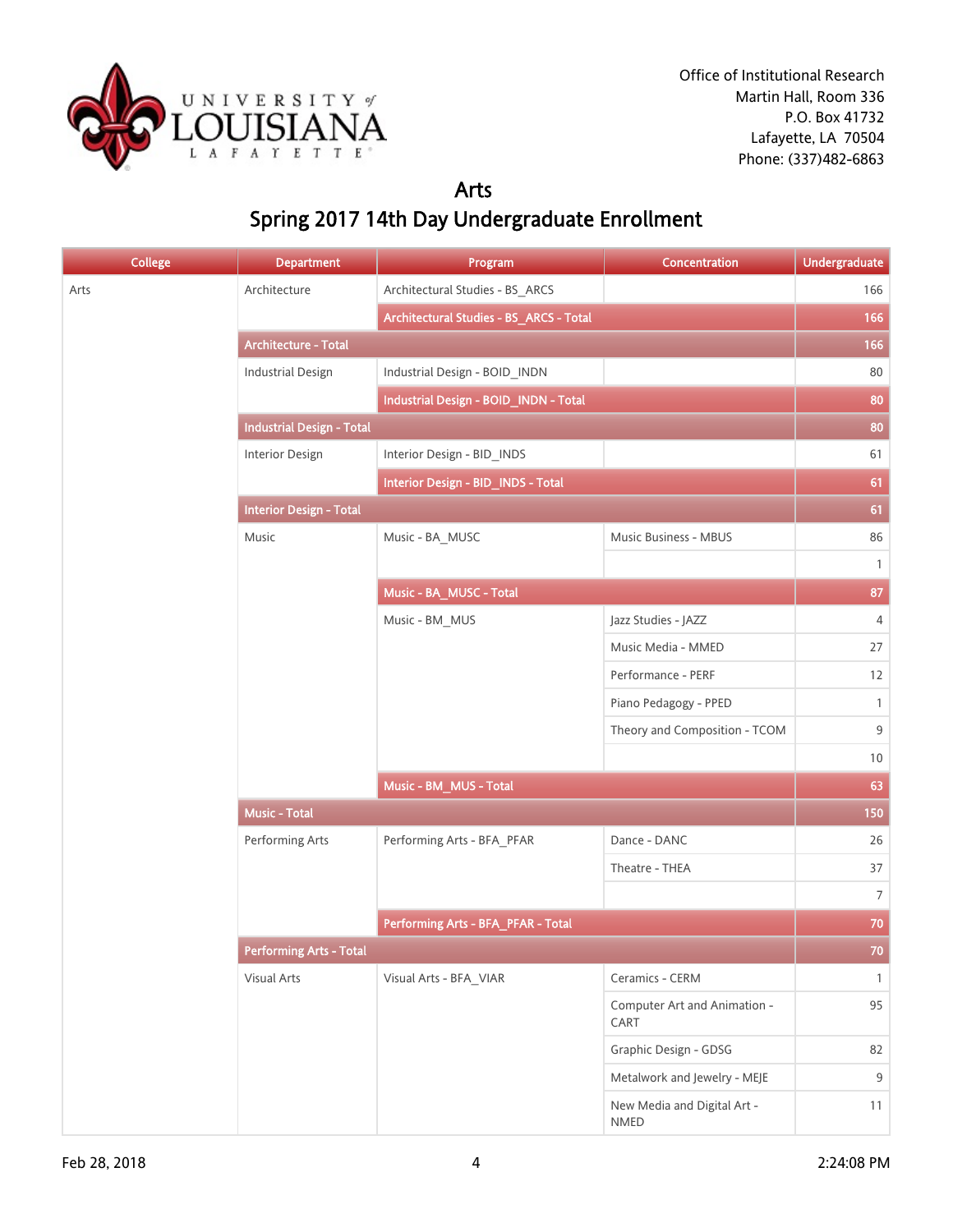

#### Arts Spring 2017 14th Day Undergraduate Enrollment

| <b>College</b> | <b>Department</b>          | Program                        | <b>Concentration</b> | Undergraduate |
|----------------|----------------------------|--------------------------------|----------------------|---------------|
| Arts           | <b>Visual Arts</b>         | Visual Arts - BFA VIAR         | Painting - PNTG      | 22            |
|                |                            |                                | Photography - PHOT   | 16            |
|                |                            |                                | Printmaking - PRMG   | 8             |
|                |                            | Sculpture - SCUL               | $\overline{2}$       |               |
|                |                            |                                | 63                   |               |
|                |                            | Visual Arts - BFA_VIAR - Total |                      | 309           |
|                | <b>Visual Arts - Total</b> |                                |                      | 309           |
| Arts - Total   |                            |                                |                      | 836           |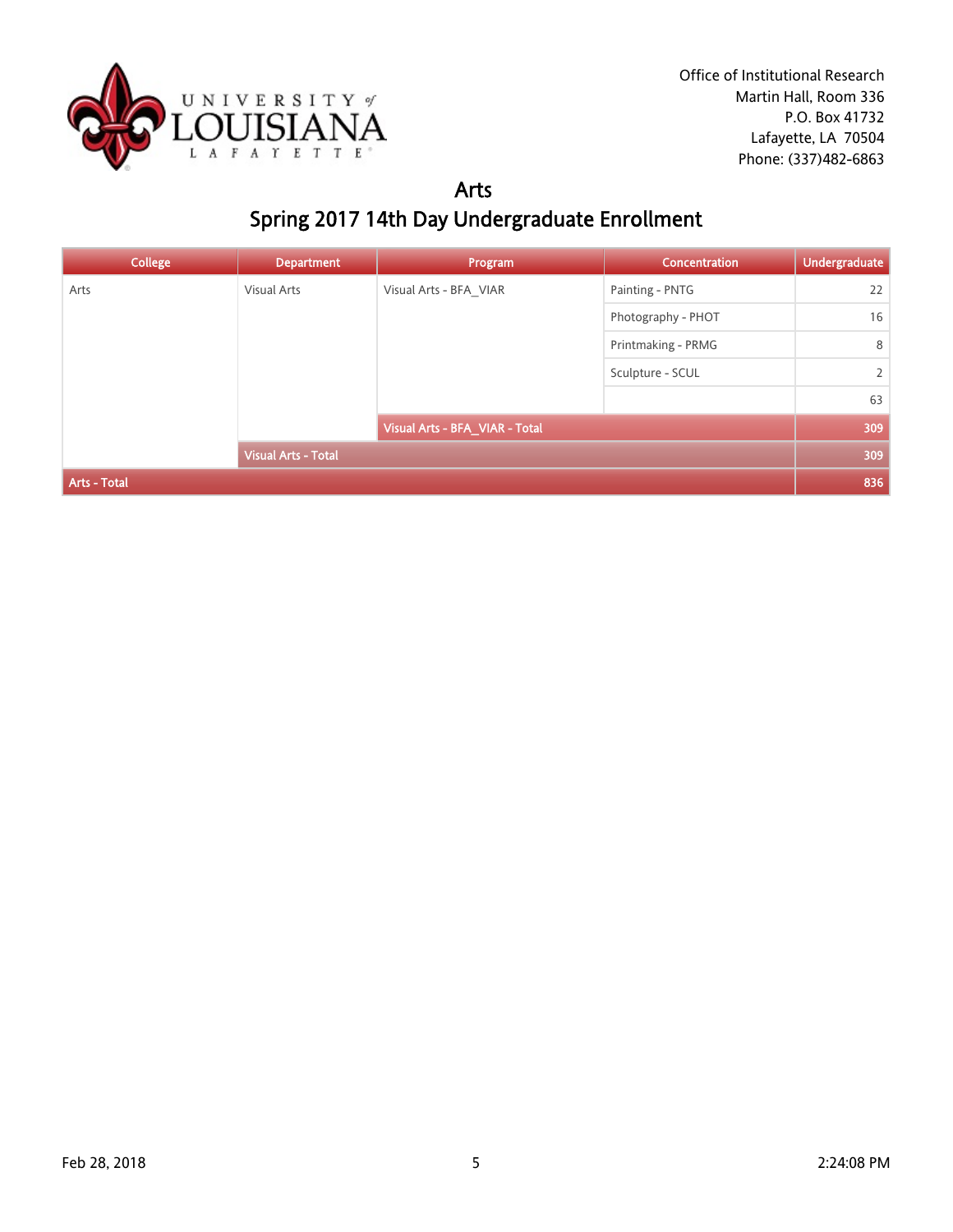

Office of Institutional Research Martin Hall, Room 336 P.O. Box 41732 Lafayette, LA 70504 Phone: (337)482-6863

#### Education Spring 2017 14th Day Undergraduate Enrollment

| <b>College</b> | <b>Department</b> | Program                                            | Concentration                                 | <b>Undergraduate</b> |
|----------------|-------------------|----------------------------------------------------|-----------------------------------------------|----------------------|
| Education      | Curriculum &      | Add Certification in Education -                   | Library Science Education - ED44              | $\mathbf{1}$         |
|                | Instruction       | CERU_EDAD                                          | Spec Education, Mild/Mod -<br><b>ED64</b>     | 3                    |
|                |                   |                                                    |                                               | 9                    |
|                |                   | Add Certification in Education - CERU_EDAD - Total |                                               | 13                   |
|                |                   | Alt Certification in Education -<br>CERU_EDAC      |                                               | 15                   |
|                |                   | Alt Certification in Education - CERU_EDAC - Total |                                               | 15                   |
|                |                   | Art Education Gr K-12 - PBC_EDAR                   |                                               | 1                    |
|                |                   | Art Education Gr K-12 - PBC_EDAR - Total           |                                               | $\mathbf{1}$         |
|                |                   | Art or Music Education Gr K-12 -                   | Art Education - EDAE                          | 16                   |
|                |                   | BA_EDAM                                            | Instrumental Music Education -<br><b>EDIN</b> | 44                   |
|                |                   |                                                    | Vocal Music Education - EDVO                  | 10                   |
|                |                   | Art or Music Education Gr K-12 - BA_EDAM - Total   |                                               | 70                   |
|                |                   | Chemistry Educ - Grades 6-12 - BS_2161             |                                               | 1                    |
|                |                   | Chemistry Educ - Grades 6-12 - BS_2161 - Total     |                                               | $\mathbf{1}$         |
|                |                   | Early Childhood Ed Gr PK-3 - BS_EDPK               |                                               | 265                  |
|                |                   | Early Childhood Ed Gr PK-3 - BS_EDPK - Total       |                                               | 265                  |
|                |                   | Early Childhood Ed Gr PK-3 - PBC_EDPK              |                                               | $7\overline{ }$      |
|                |                   | Early Childhood Ed Gr PK-3 - PBC_EDPK - Total      |                                               | $\mathbf{7}$         |
|                |                   | Elementary Education Gr 1-5 - BS_EDEL              |                                               | 209                  |
|                |                   | Elementary Education Gr 1-5 - BS_EDEL - Total      |                                               | 209                  |
|                |                   | Elementary Education Gr 1-5 -<br>PBC_EDEL          |                                               | 11                   |
|                |                   | Elementary Education Gr 1-5 - PBC EDEL - Total     |                                               | 11                   |
|                |                   | Health & Phys Ed Gr K-12 - PBC_EDPE                |                                               | $\mathbf{1}$         |
|                |                   | Health & Phys Ed Gr K-12 - PBC_EDPE - Total        |                                               | $\mathbf{1}$         |
|                |                   | Middle School Education Gr 4-8 -<br>BS_EDMD        |                                               | 24                   |
|                |                   | Middle School Education Gr 4-8 - BS EDMD - Total   |                                               | 24                   |
|                |                   | Middle School Education Gr 4-8 -<br>PBC_EDMD       |                                               | 11                   |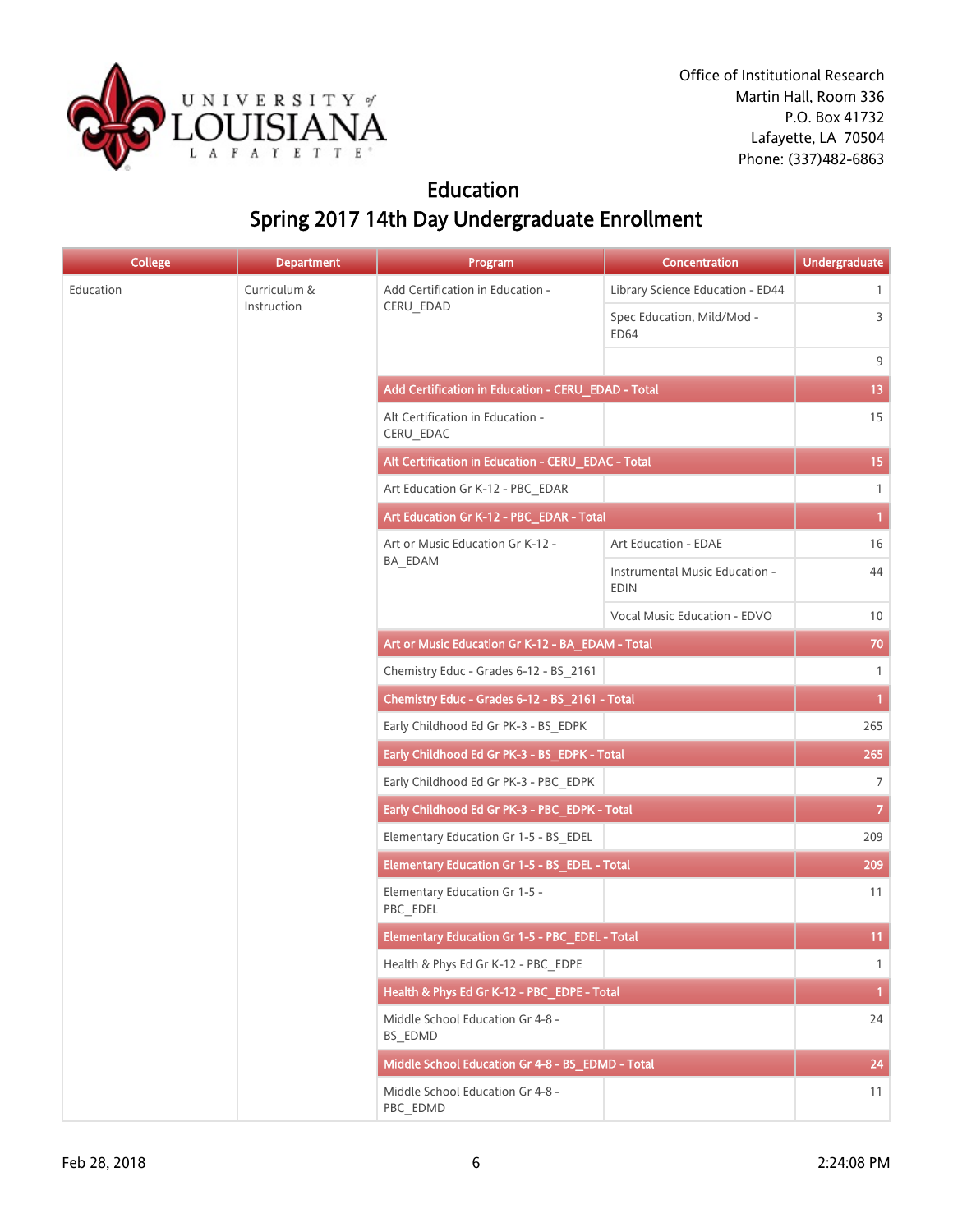

Office of Institutional Research Martin Hall, Room 336 P.O. Box 41732 Lafayette, LA 70504 Phone: (337)482-6863

#### Education Spring 2017 14th Day Undergraduate Enrollment

| <b>College</b> | <b>Department</b>                           | Program                                           | Concentration                                | <b>Undergraduate</b> |
|----------------|---------------------------------------------|---------------------------------------------------|----------------------------------------------|----------------------|
| Education      | Curriculum &                                | Middle School Education Gr 4-8 - PBC_EDMD - Total |                                              | 11                   |
|                | Instruction                                 | Music Ed-Instrumental Gr K-12 -<br>PBC_EDIE       |                                              | $\mathbf{1}$         |
|                |                                             | Music Ed-Instrumental Gr K-12 - PBC_EDIE - Total  |                                              | $\mathbf{1}$         |
|                |                                             | Secondary Education & Teaching -                  | <b>Biology Education - EDBI</b>              | 10                   |
|                |                                             | BS_EDSD                                           | <b>Business Education - EDBU</b>             | $\overline{2}$       |
|                |                                             |                                                   | Chemistry Education - EDCH                   | 3                    |
|                |                                             |                                                   | English Education - EDEN                     | 66                   |
|                |                                             |                                                   | General Science Education -<br><b>EDGS</b>   | $\overline{7}$       |
|                |                                             |                                                   | Mathematics Education - EDMA                 | 26                   |
|                |                                             |                                                   | Social Studies Education - EDSS              | 83                   |
|                |                                             |                                                   | Speech Education - EDSE                      | 5                    |
|                |                                             |                                                   |                                              | 15                   |
|                |                                             | Secondary Education & Teaching - BS_EDSD - Total  |                                              | 217                  |
|                |                                             | Secondary Education Gr 6-12 -<br>PBC_EDSD         | Social Studies Education - ED54              | $\mathbf{1}$         |
|                |                                             |                                                   |                                              | 13                   |
|                |                                             | Secondary Education Gr 6-12 - PBC_EDSD - Total    |                                              | 14                   |
|                |                                             | Spec Ed-Early Interv: Birth-5 - PBC_EDEI          |                                              | 4                    |
|                |                                             | Spec Ed-Early Interv: Birth-5 - PBC_EDEI - Total  |                                              | 4                    |
|                | <b>Curriculum &amp; Instruction - Total</b> |                                                   |                                              | 864                  |
|                | Kinesiology                                 | Athletic Training - BS_EDAT                       |                                              | 98                   |
|                |                                             | Athletic Training - BS_EDAT - Total               |                                              | 98                   |
|                |                                             | Hlth & PE/Kinesiology Gr K-12 -                   | Exercise Science - EDEX                      | 420                  |
|                |                                             | <b>BS EDKN</b>                                    | Fitness Studies - EDFS                       | 32                   |
|                |                                             |                                                   | Health & Fitness Sales - EDHF                | $\overline{2}$       |
|                |                                             |                                                   | Health Promotion & Wellness -<br><b>EDHP</b> | 63                   |
|                |                                             |                                                   | Pre-Professional Studies - EDPP              | 141                  |
|                |                                             |                                                   | Sports Management - EDSM                     | 103                  |
|                |                                             |                                                   |                                              | 83                   |
|                |                                             | Hlth & PE/Kinesiology Gr K-12 - BS_EDKN - Total   |                                              | 844                  |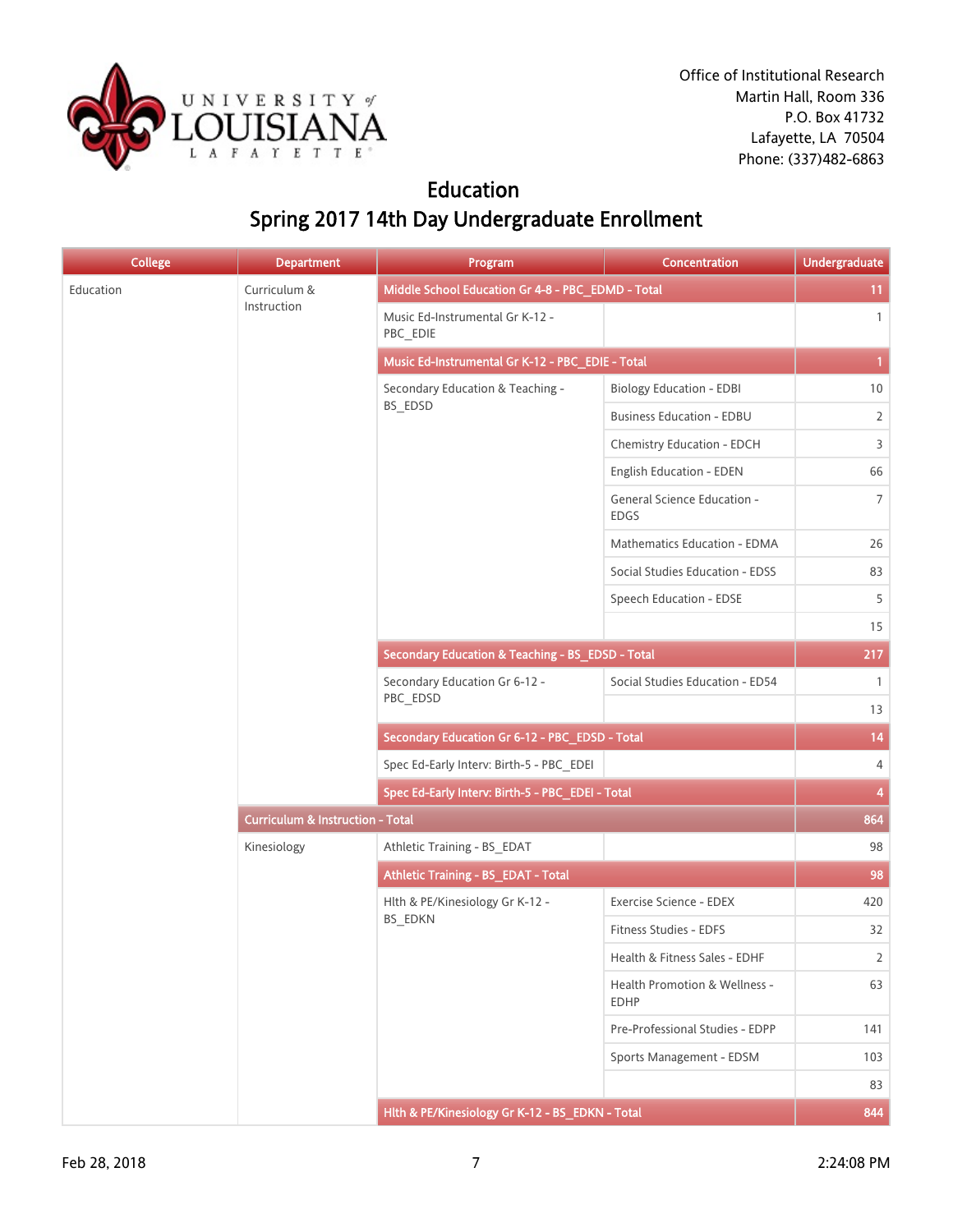

## Education Spring 2017 14th Day Undergraduate Enrollment

| <b>College</b>           | <b>Department</b>   | Program | Concentration | Undergraduate |
|--------------------------|---------------------|---------|---------------|---------------|
| Education                | Kinesiology - Total |         |               | 942           |
| <b>Education - Total</b> |                     |         |               | 1,806         |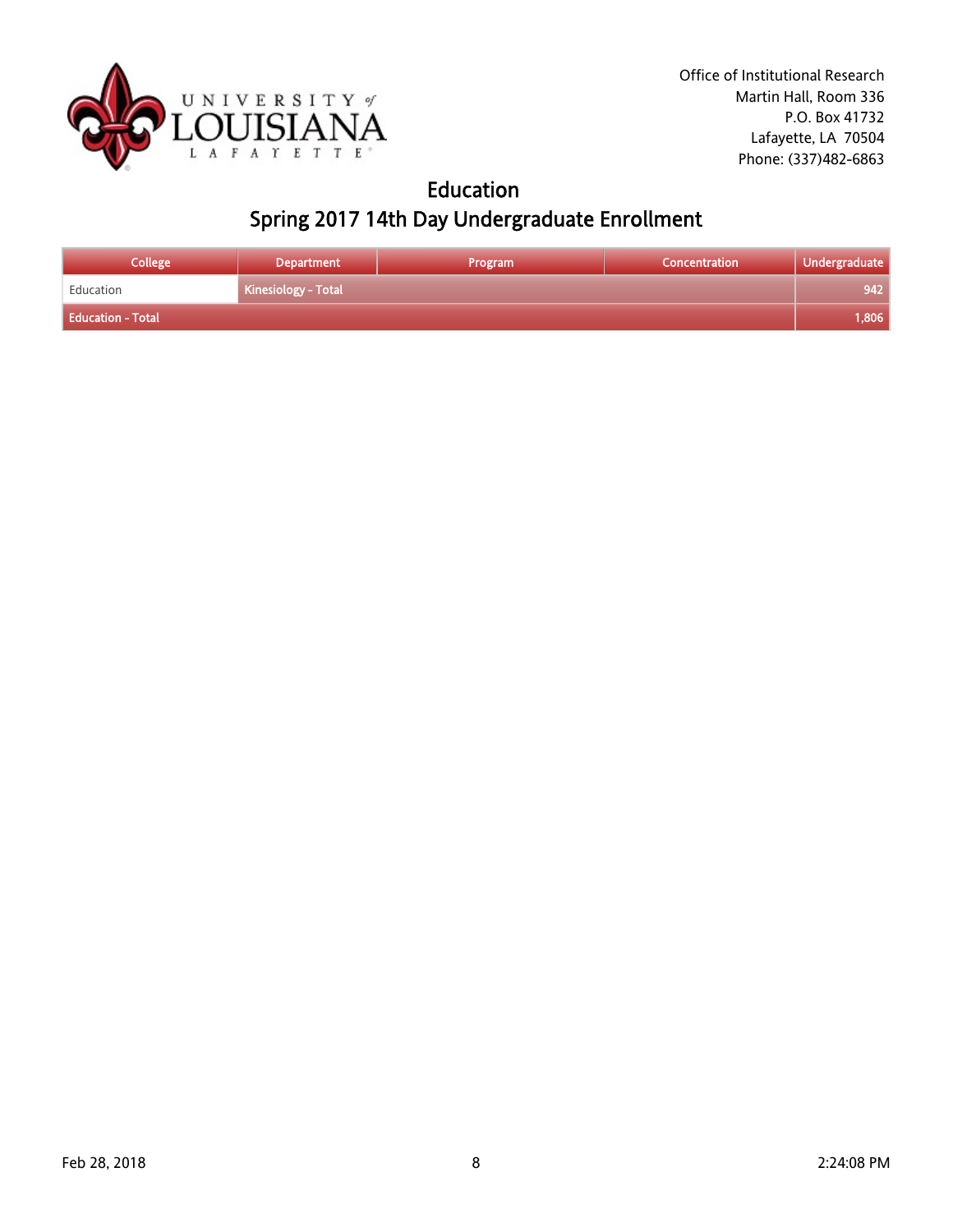

## Engineering Spring 2017 14th Day Undergraduate Enrollment

| <b>College</b>             | <b>Department</b>                             | Program                                           | Concentration | <b>Undergraduate</b> |  |
|----------------------------|-----------------------------------------------|---------------------------------------------------|---------------|----------------------|--|
| Engineering                | <b>Chemical Engineering</b>                   | Chemical Engineering - BCHE CHEE                  |               | 338                  |  |
|                            |                                               | Chemical Engineering - BCHE_CHEE - Total          |               | 338                  |  |
|                            | <b>Chemical Engineering - Total</b>           |                                                   |               |                      |  |
|                            | <b>Civil Engineering</b>                      | Civil Engineering - BCIV CIVE                     |               | 175                  |  |
|                            |                                               | Civil Engineering - BCIV_CIVE - Total             |               | 175                  |  |
|                            | <b>Civil Engineering - Total</b>              |                                                   |               | 175                  |  |
|                            | <b>Electrical &amp; Computer</b>              | Electrical Engineering - BELE ELEE                |               | 242                  |  |
|                            | Engr                                          | <b>Electrical Engineering - BELE_ELEE - Total</b> |               | 242                  |  |
|                            | <b>Electrical &amp; Computer Engr - Total</b> |                                                   |               | 242                  |  |
|                            | <b>Industrial Technology</b>                  | Industrial Technology - BSIT ITEC                 |               | 418                  |  |
|                            |                                               | Industrial Technology - BSIT ITEC - Total         |               | 418                  |  |
|                            | <b>Industrial Technology - Total</b>          |                                                   |               |                      |  |
|                            | <b>Mechanical Engineering</b>                 | Mechanical Engineering - BMEC MCHE                |               | 656                  |  |
|                            |                                               | Mechanical Engineering - BMEC_MCHE - Total        |               | 656                  |  |
|                            | <b>Mechanical Engineering - Total</b>         |                                                   |               | 656                  |  |
|                            | Petroleum Engineering                         | Petroleum Engineering - BPET PETE                 |               | 460                  |  |
|                            |                                               | Petroleum Engineering - BPET_PETE - Total         |               | 460                  |  |
|                            | <b>Petroleum Engineering - Total</b>          |                                                   |               | 460                  |  |
| <b>Engineering - Total</b> |                                               |                                                   |               | 2,289                |  |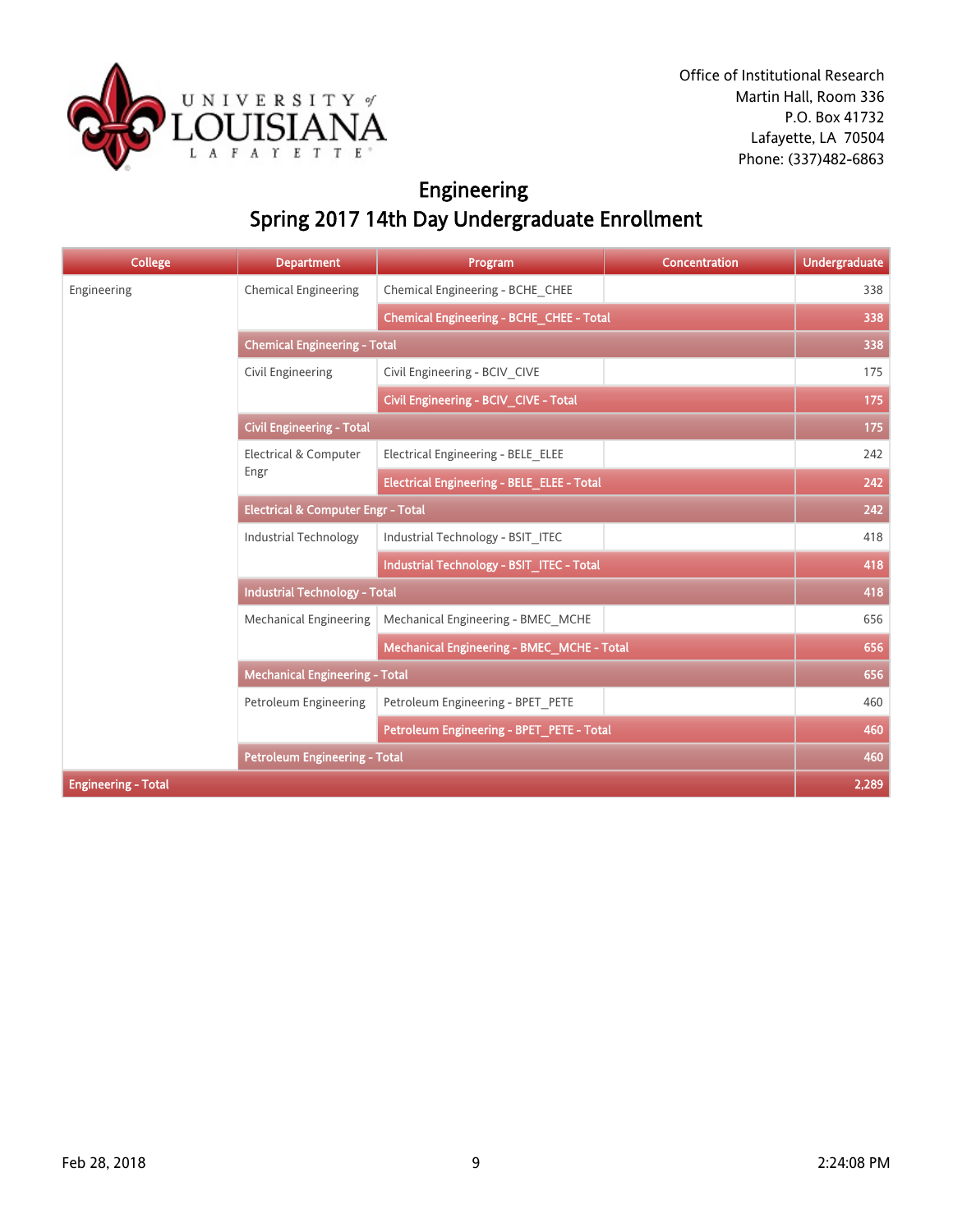

#### Liberal Arts Spring 2017 14th Day Undergraduate Enrollment

| <b>College</b> | <b>Department</b>                                | Program                                        | Concentration             | <b>Undergraduate</b> |
|----------------|--------------------------------------------------|------------------------------------------------|---------------------------|----------------------|
| Liberal Arts   | College of Liberal Arts                          | Moving Image Arts - BA_MIA                     |                           | 83                   |
|                |                                                  | Moving Image Arts - BA_MIA - Total             |                           | 83                   |
|                | <b>College of Liberal Arts - Total</b>           |                                                |                           | 83                   |
|                | Communication                                    | Mass Communications - BA_MCOM                  | Advertising - ADV         | 48                   |
|                |                                                  |                                                | Broadcasting - BRDC       | 100                  |
|                |                                                  |                                                | Journalism - JOUR         | 37                   |
|                |                                                  |                                                |                           | 11                   |
|                |                                                  | Mass Communications - BA_MCOM - Total          |                           | 196                  |
|                |                                                  | Organizational Communication -<br>BA_OCOM      |                           | 47                   |
|                |                                                  | Organizational Communication - BA_OCOM - Total |                           | 47                   |
|                |                                                  | Public Relations - BA_PREL                     |                           | 165                  |
|                |                                                  | <b>Public Relations - BA_PREL - Total</b>      |                           | 165                  |
|                | <b>Communication - Total</b>                     |                                                |                           | 408                  |
|                | Communicative<br><b>Disorders</b>                | Speech Pathology and Audiology -<br>BA_CODI    |                           | 223                  |
|                | Speech Pathology and Audiology - BA_CODI - Total |                                                |                           | 223                  |
|                | <b>Communicative Disorders - Total</b>           |                                                |                           | 223                  |
|                | Criminal Justice                                 | Criminal Justice - BS_CJUS                     |                           | 254                  |
|                |                                                  | Criminal Justice - BS_CJUS - Total             |                           | 254                  |
|                | <b>Criminal Justice - Total</b>                  |                                                |                           | 254                  |
|                | English                                          | English - BA_ENGL                              | Creative Writing - CW     | 47                   |
|                |                                                  |                                                | Folklore - FOLK           | 3                    |
|                |                                                  |                                                | Linguistics - LING        | 5                    |
|                |                                                  |                                                | Literature - LIT          | 22                   |
|                |                                                  |                                                | Professional Writing - PW | 17                   |
|                |                                                  |                                                |                           | 139                  |
|                |                                                  | English - BA_ENGL - Total                      |                           | 233                  |
|                | <b>English - Total</b>                           |                                                |                           | 233                  |
|                | History, Geography, &                            | History - BA_HIST                              |                           | 70                   |
|                | Phil                                             | History - BA_HIST - Total                      |                           | 70                   |
|                | History, Geography, & Phil - Total               |                                                |                           | 70                   |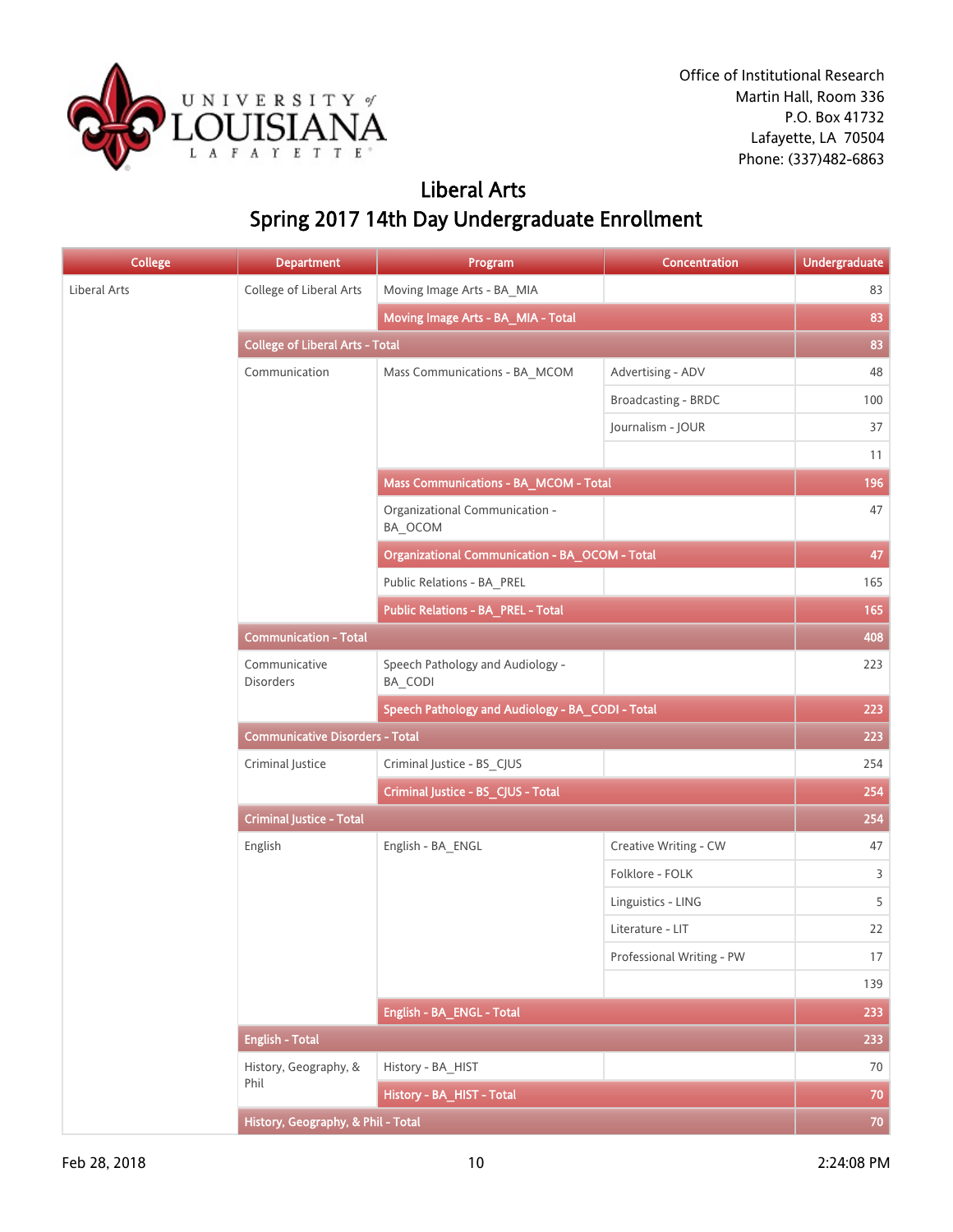

## Liberal Arts Spring 2017 14th Day Undergraduate Enrollment

| <b>College</b>              | <b>Department</b>                   | Program                                    | Concentration                                 | <b>Undergraduate</b> |
|-----------------------------|-------------------------------------|--------------------------------------------|-----------------------------------------------|----------------------|
| Liberal Arts                | Modern Languages                    | Modern Languages - BA MODL                 | French & Francophone Studies -<br><b>FRFS</b> | 11                   |
|                             |                                     |                                            | French Education - FRED                       | 3                    |
|                             |                                     |                                            | Spanish - SPAN                                | 5                    |
|                             |                                     |                                            | Spanish Education - SPAE                      | 4                    |
|                             |                                     |                                            |                                               | 3                    |
|                             |                                     | Modern Languages - BA_MODL - Total         |                                               | 26                   |
|                             | <b>Modern Languages - Total</b>     |                                            |                                               | 26                   |
|                             | <b>Political Science</b>            | Political Science - BA_POLS                | <b>International Relations - INTR</b>         | 28                   |
|                             |                                     |                                            | Pre-Law - PLAW                                | 104                  |
|                             |                                     |                                            |                                               | 93                   |
|                             |                                     | Political Science - BA_POLS - Total        |                                               | 225                  |
|                             | <b>Political Science - Total</b>    |                                            |                                               | 225                  |
|                             | Psychology                          | Psychology - BS_PSYC                       |                                               | 508                  |
|                             |                                     | Psychology - BS_PSYC - Total               |                                               | 508                  |
|                             | <b>Psychology - Total</b>           |                                            |                                               | 508                  |
|                             | Soci, Anth, & Child/Fam             | Anthropology - BA ANTH                     |                                               | 35                   |
|                             | Stu                                 | Anthropology - BA_ANTH - Total             |                                               | 35                   |
|                             |                                     | Child and Family Studies - BS CAFS         |                                               | 156                  |
|                             |                                     | Child and Family Studies - BS_CAFS - Total |                                               | 156                  |
|                             |                                     | Sociology - BA SOCI                        |                                               | 94                   |
|                             |                                     | Sociology - BA_SOCI - Total                |                                               | 94                   |
|                             | Soci, Anth, & Child/Fam Stu - Total |                                            |                                               | 285                  |
| <b>Liberal Arts - Total</b> |                                     |                                            |                                               | 2,315                |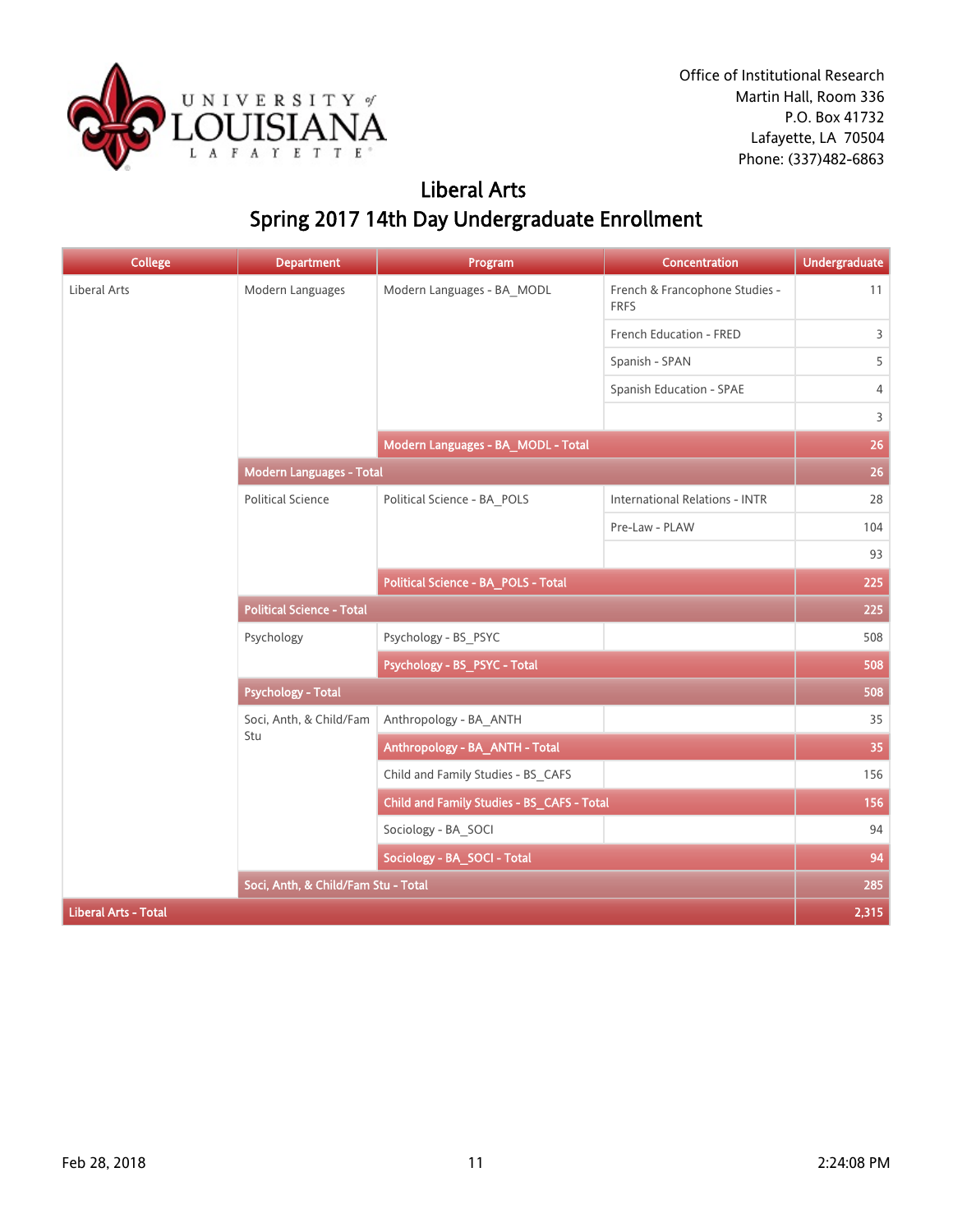

## Nursing & Allied Health Professions Spring 2017 14th Day Undergraduate Enrollment

| <b>College</b>                                         | <b>Department</b>                      | Program                                         | <b>Concentration</b> | <b>Undergraduate</b> |
|--------------------------------------------------------|----------------------------------------|-------------------------------------------------|----------------------|----------------------|
| Nursing & Allied Health                                | Allied Hlth Professions                | Dietetics - BS_DIET                             |                      | 54                   |
| Professions                                            |                                        | Dietetics - BS_DIET - Total                     |                      | 54                   |
|                                                        |                                        | Health Information Management -<br>BS HIM       |                      | 127                  |
|                                                        |                                        | Health Information Management - BS_HIM - Total  |                      | 127                  |
|                                                        |                                        | Health Services Administration -<br>BS HSA      |                      | 102                  |
|                                                        |                                        | Health Services Administration - BS_HSA - Total |                      | 102                  |
|                                                        | <b>Allied Hith Professions - Total</b> |                                                 |                      | 283                  |
|                                                        | Nursing - Bachelors                    | Nursing - BSN NURS                              |                      | 1,070                |
|                                                        |                                        | <b>Nursing - BSN NURS - Total</b>               |                      | 1,070                |
|                                                        |                                        | Nursing, Online RN to BSN - BSN_RN2B            |                      | 775                  |
|                                                        |                                        | Nursing, Online RN to BSN - BSN_RN2B - Total    |                      | 775                  |
|                                                        | <b>Nursing - Bachelors - Total</b>     |                                                 |                      | 1,845                |
| <b>Nursing &amp; Allied Health Professions - Total</b> |                                        |                                                 |                      | 2,128                |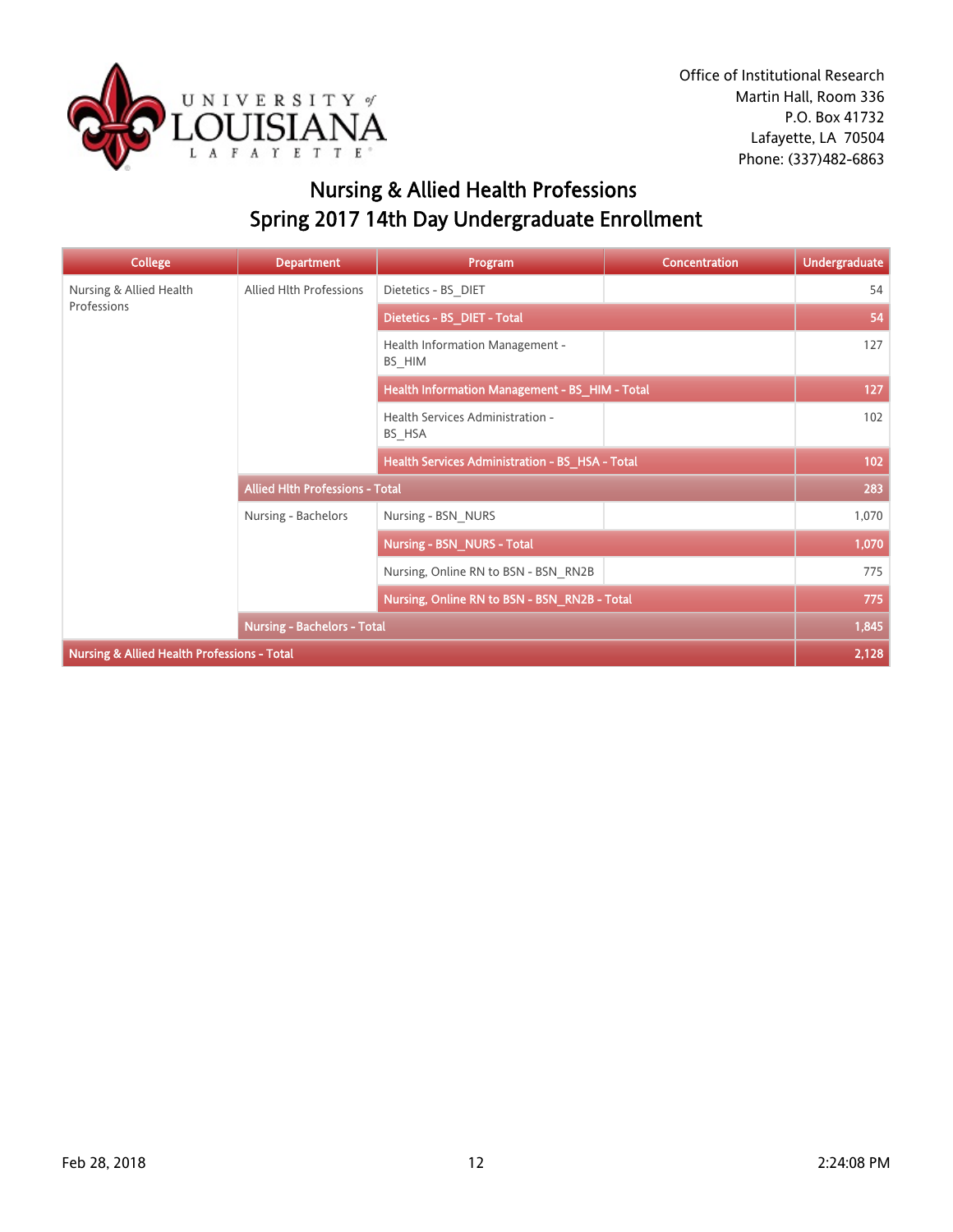

#### **Sciences** Spring 2017 14th Day Undergraduate Enrollment

| <b>College</b> | <b>Department</b>                       | Program                                           | Concentration                            | <b>Undergraduate</b>    |
|----------------|-----------------------------------------|---------------------------------------------------|------------------------------------------|-------------------------|
| Sciences       | <b>Biology</b> and                      | Biology - BS_BIOL                                 | Microbiology - MCBL                      | 25                      |
|                | Microbiology                            |                                                   | Resource Biology /Biodiversity -<br>RESC | 38                      |
|                |                                         |                                                   |                                          | 647                     |
|                |                                         | <b>Biology - BS_BIOL - Total</b>                  |                                          | 710                     |
|                |                                         | Pre-Med Tech, Transfer Program -<br>PRE_MEDT      |                                          | $\overline{3}$          |
|                |                                         | Pre-Med Tech, Transfer Program - PRE_MEDT - Total |                                          | $\overline{\mathbf{3}}$ |
|                |                                         | Pre-Vet Two Year Transfer - PRE_VET               |                                          | $\overline{2}$          |
|                |                                         | Pre-Vet Two Year Transfer - PRE_VET - Total       |                                          | $\overline{2}$          |
|                | <b>Biology and Microbiology - Total</b> |                                                   |                                          | 715                     |
|                | Chemistry                               | Chemistry - BS_CHEM                               |                                          | 121                     |
|                |                                         | Chemistry - BS_CHEM - Total                       |                                          | 121                     |
|                | <b>Chemistry - Total</b>                |                                                   | 121                                      |                         |
|                | College of Sciences                     | Undeclared Science - UNDE_SCI                     |                                          | $\mathbf{1}$            |
|                |                                         | Undeclared Science - UNDE_SCI - Total             |                                          | $\mathbf{1}$            |
|                | <b>College of Sciences - Total</b>      |                                                   |                                          |                         |
|                | Computer Science                        | Computer Science - BS_CMPS                        | Cognitive Science - COGS                 | $10$                    |
|                |                                         |                                                   | Computer Engineering - CMPE              | $10$                    |
|                |                                         |                                                   | Information Techology - INFT             | 14                      |
|                |                                         |                                                   | Pre-Major - PRE                          | $\mathbf{1}$            |
|                |                                         |                                                   | Scientific Computing - SCIC              | 6                       |
|                |                                         |                                                   | Video Game Design & Dev -<br>VGDD        | 50                      |
|                |                                         |                                                   |                                          | 279                     |
|                |                                         | Computer Science - BS_CMPS - Total                |                                          | 370                     |
|                | <b>Computer Science - Total</b>         |                                                   |                                          | 370                     |
|                | <b>Environmental Science</b>            | Environmental Science - BS_ENVS                   | Digital Geography - DIGI                 | 6                       |
|                |                                         |                                                   | Environmental Quality - ENVQ             | 26                      |
|                |                                         |                                                   | Soil & Water Conservation -<br>CONV      | $18\,$                  |
|                |                                         |                                                   |                                          | 27                      |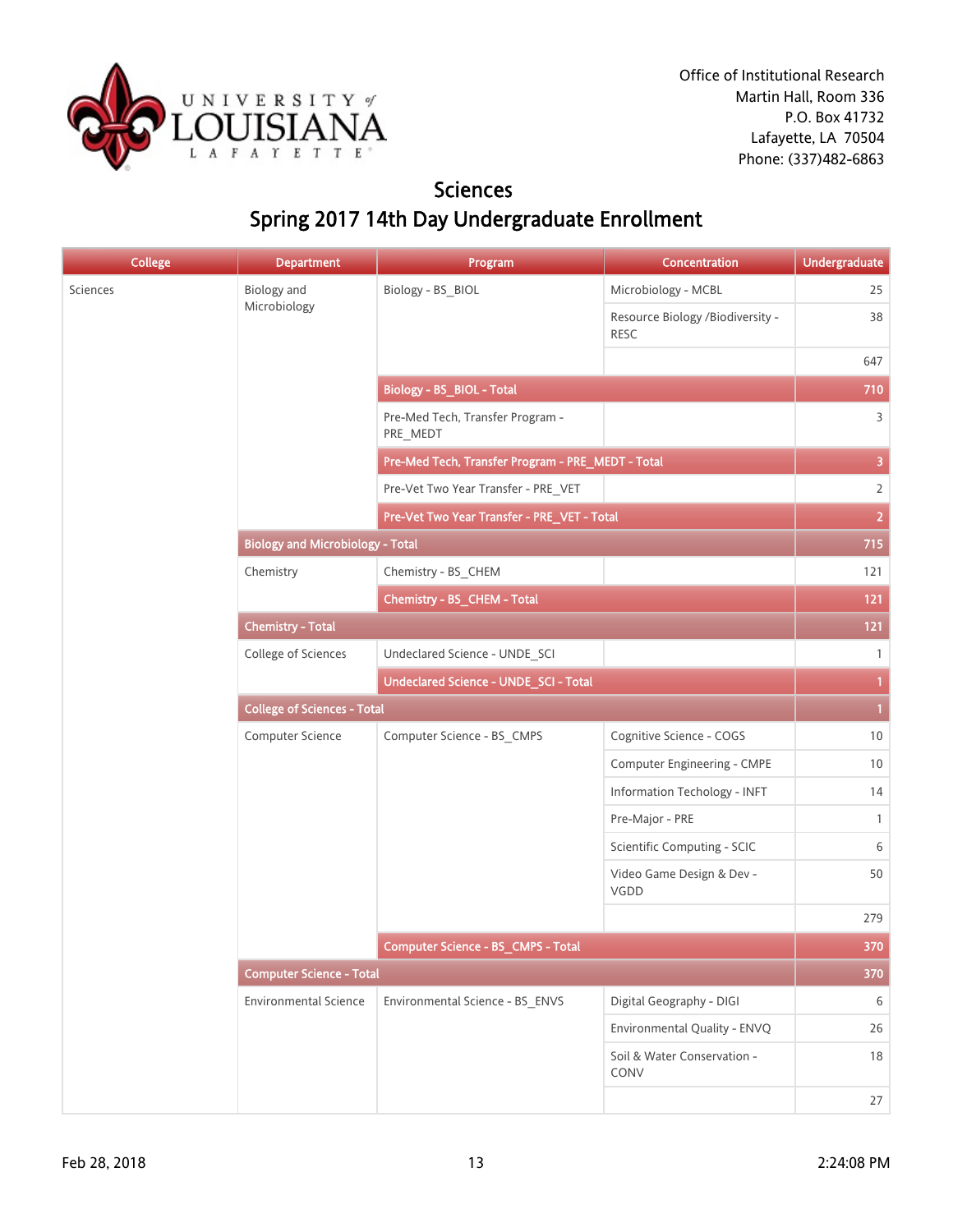

#### **Sciences** Spring 2017 14th Day Undergraduate Enrollment

| <b>College</b>          | <b>Department</b>                    | Program                                 | Concentration                                | <b>Undergraduate</b> |  |
|-------------------------|--------------------------------------|-----------------------------------------|----------------------------------------------|----------------------|--|
| Sciences                | <b>Environmental Science</b>         | Environmental Science - BS_ENVS - Total |                                              | 77                   |  |
|                         | <b>Environmental Science - Total</b> |                                         |                                              | $77\,$               |  |
|                         | Geology                              | Geology - BS_GEOL                       |                                              | 78                   |  |
|                         |                                      | Geology - BS_GEOL - Total               |                                              |                      |  |
|                         | <b>Geology - Total</b>               |                                         |                                              |                      |  |
|                         | Informatics                          | Informatics - BS_INFX                   | <b>Business Informatics - BUSI</b>           | 52                   |  |
|                         |                                      |                                         | Digital Media Technology - DIGM              | $12\,$               |  |
|                         |                                      |                                         | Health Informatics - HLTI                    | 13                   |  |
|                         |                                      |                                         | Individualized Informatics - INDV            | $\mathbf{2}$         |  |
|                         |                                      |                                         | Interactive Media Technology -<br><b>IMT</b> | 10                   |  |
|                         |                                      |                                         | Systems Administration - SYSA                | 55                   |  |
|                         |                                      |                                         | Web Design - WEBD                            | 9                    |  |
|                         |                                      |                                         |                                              | 33                   |  |
|                         |                                      | Informatics - BS_INFX - Total           |                                              | 186                  |  |
|                         | <b>Informatics - Total</b>           |                                         |                                              | 186                  |  |
|                         | Mathematics                          | Mathematics - BS_MATH                   |                                              | 69                   |  |
|                         |                                      | Mathematics - BS_MATH - Total           |                                              | 69                   |  |
|                         | <b>Mathematics - Total</b>           |                                         |                                              | 69                   |  |
|                         | Physics                              | Physics - BS_PHYS                       |                                              | 26                   |  |
|                         |                                      | Physics - BS_PHYS - Total               |                                              | 26                   |  |
|                         | <b>Physics - Total</b>               |                                         |                                              | 26                   |  |
| <b>Sciences - Total</b> |                                      |                                         |                                              | 1,643                |  |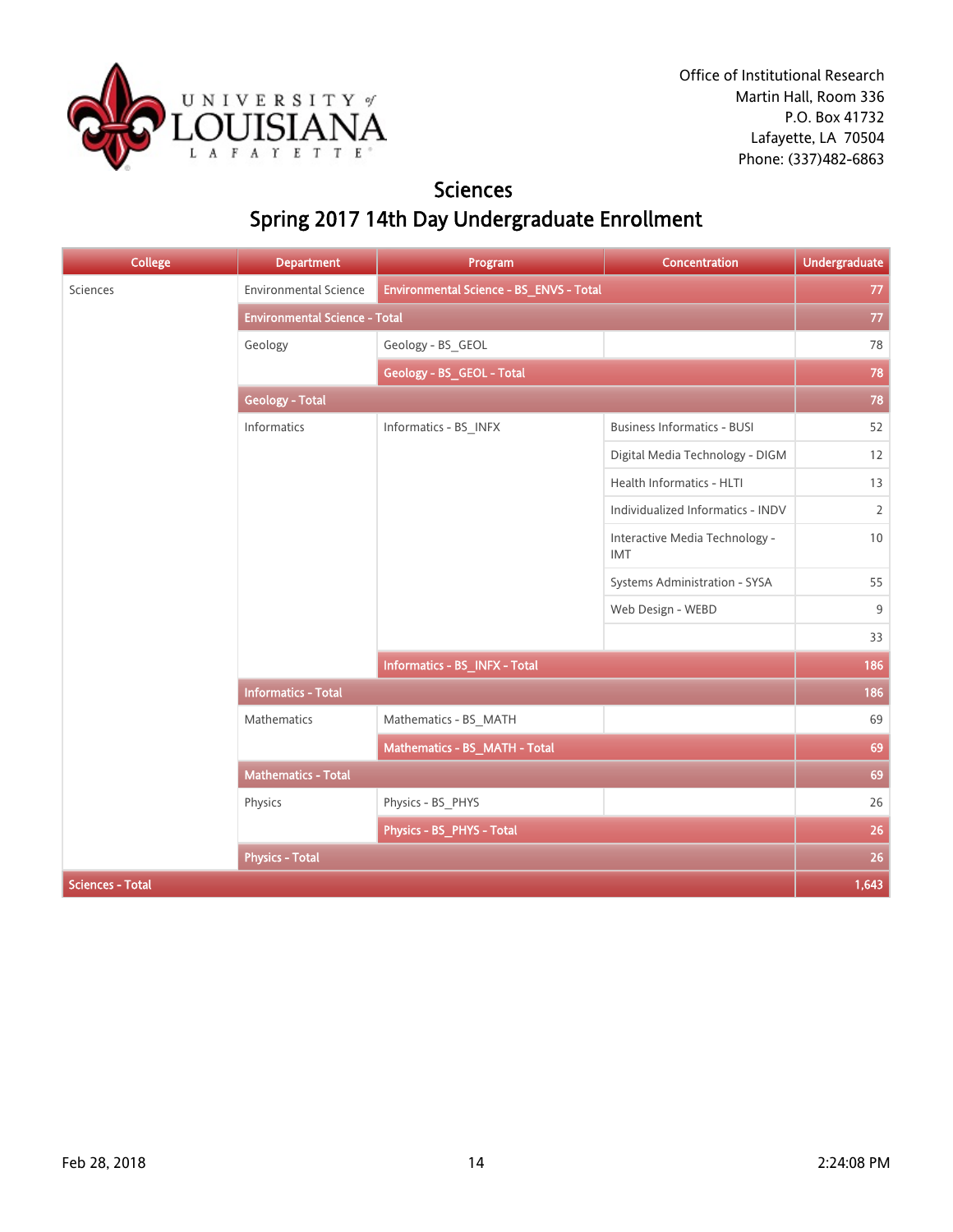

## University College Spring 2017 14th Day Undergraduate Enrollment

| <b>College</b>                    | <b>Department</b>  | Program                                   | <b>Concentration</b>                           | <b>Undergraduate</b> |
|-----------------------------------|--------------------|-------------------------------------------|------------------------------------------------|----------------------|
| University College                | University College | General Studies - BGS_GS                  | Gen Studies, Applied Sciences -<br>GSAS        | 143                  |
|                                   |                    |                                           | Gen Studies, Arts & Humanities -<br>GSAH       | 79                   |
|                                   |                    |                                           | Gen Studies, Behavioral Sci -<br>GSBS          | 187                  |
|                                   |                    |                                           | Gen Studies, Natural Sciences -<br><b>GSNS</b> | 19                   |
|                                   |                    |                                           |                                                | 133                  |
|                                   |                    | General Studies - BGS_GS - Total          |                                                | 561                  |
|                                   |                    | General Studies, Interim - INT_GS         | Gen Studies, Behavioral Sci -<br>GSBS          | $\mathbf{1}$         |
|                                   |                    |                                           |                                                | 8                    |
|                                   |                    | General Studies, Interim - INT_GS - Total |                                                | $\overline{9}$       |
|                                   |                    | <b>University College - Total</b>         |                                                |                      |
| <b>University College - Total</b> |                    |                                           |                                                | 570                  |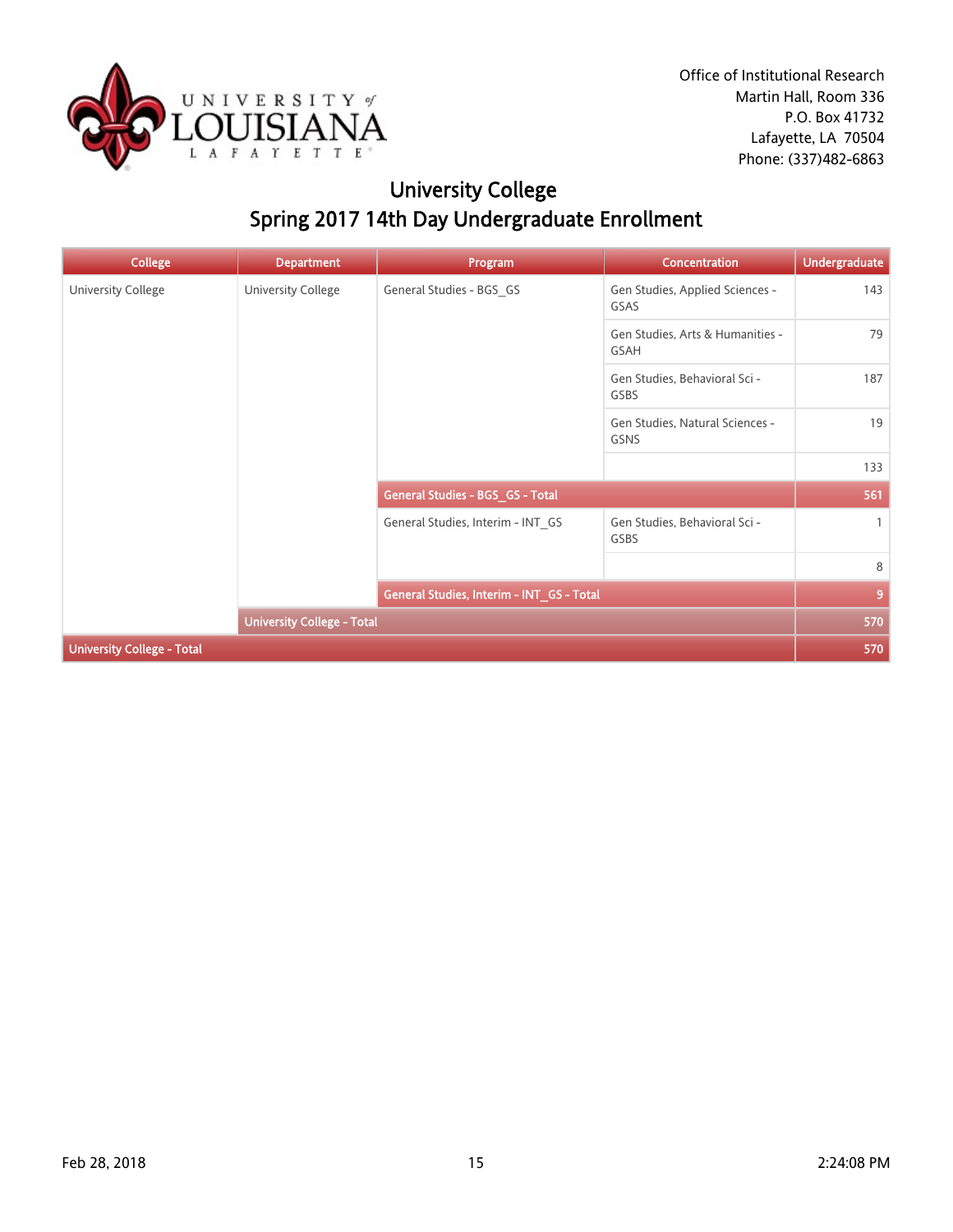

## Business Administration Spring 2017 14th Day Graduate Enrollment

| College                                | <b>Department</b>                      | Program                                          | <b>Concentration</b> | Graduate       |
|----------------------------------------|----------------------------------------|--------------------------------------------------|----------------------|----------------|
| <b>Business Administration</b>         | Accounting                             | Accounting - MS_ACCT                             |                      | 11             |
|                                        |                                        | <b>Accounting - MS_ACCT - Total</b>              |                      | 11             |
|                                        | <b>Accounting - Total</b>              |                                                  |                      | 11             |
|                                        | <b>Business Administration</b>         | Business Administration - GC CBUS                |                      | $\overline{2}$ |
|                                        |                                        | <b>Business Administration - GC_CBUS - Total</b> |                      | $\overline{2}$ |
|                                        |                                        | Business Administration - MBA_MBA                |                      | 125            |
|                                        |                                        | <b>Business Administration - MBA_MBA - Total</b> |                      | 125            |
|                                        |                                        | Health Care Administration - MBA_HCA             |                      | 17             |
|                                        |                                        | Health Care Administration - MBA_HCA - Total     |                      | 17             |
|                                        | <b>Business Administration - Total</b> |                                                  |                      | 144            |
| <b>Business Administration - Total</b> |                                        |                                                  |                      | 155            |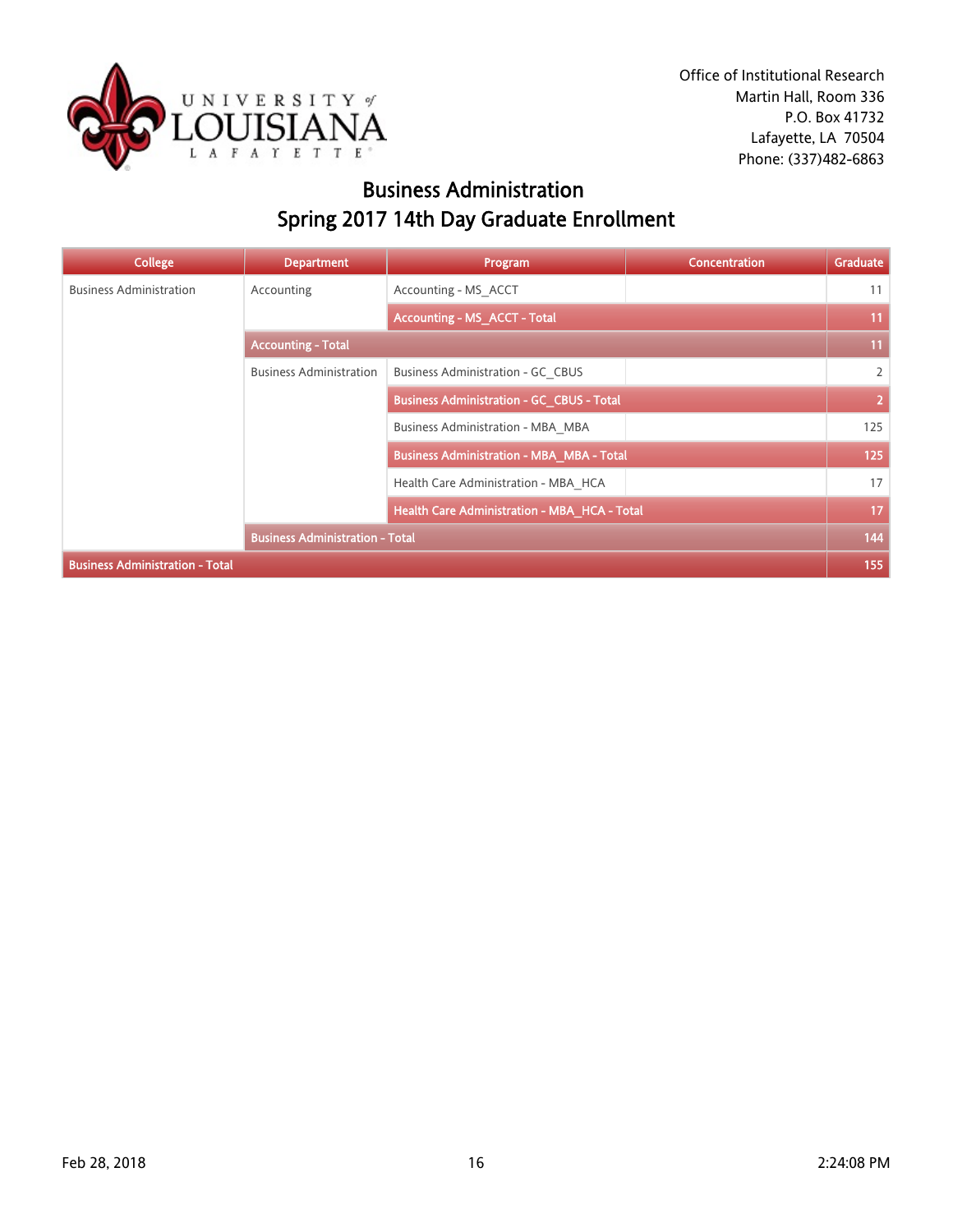

#### Arts Spring 2017 14th Day Graduate Enrollment

| <b>College</b> | <b>Department</b>           | Program                          | <b>Concentration</b> | Graduate |
|----------------|-----------------------------|----------------------------------|----------------------|----------|
| Arts           | Architecture                | Architecture - MARC ARCH         |                      | 31       |
|                |                             | Architecture - MARC_ARCH - Total |                      | 31       |
|                | <b>Architecture - Total</b> |                                  |                      | 31       |
|                | Music                       | Music - MM MUS                   |                      | 17       |
|                |                             | Music - MM_MUS - Total           |                      | 17       |
|                | <b>Music - Total</b>        |                                  |                      | 17       |
| Arts - Total   |                             |                                  |                      |          |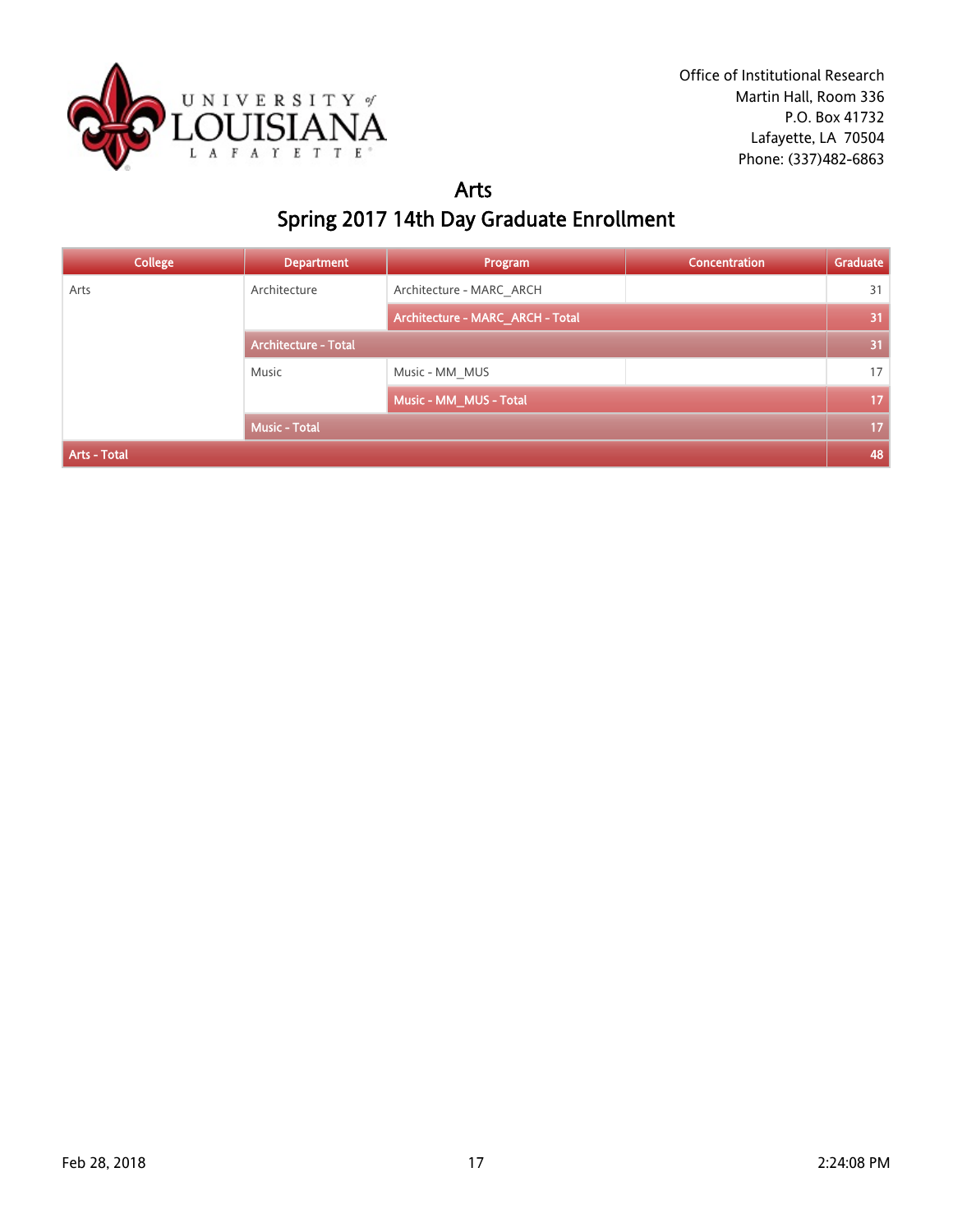

#### Education Spring 2017 14th Day Graduate Enrollment

| <b>College</b>           | <b>Department</b>                           | Program                                           | <b>Concentration</b>          | <b>Graduate</b> |
|--------------------------|---------------------------------------------|---------------------------------------------------|-------------------------------|-----------------|
| Education                | <b>Counselor Education</b>                  | Counselor Education - MS COUE                     |                               | 58              |
|                          |                                             | <b>Counselor Education - MS_COUE - Total</b>      |                               | 58              |
|                          | <b>Counselor Education - Total</b>          |                                                   |                               | 58              |
|                          | Curriculum &<br>Instruction                 | Elem Ed & Spec Ed M/Mod Gr 1-5 -<br>MAT_ELEM      |                               | 11              |
|                          |                                             | Elem Ed & Spec Ed M/Mod Gr 1-5 - MAT_ELEM - Total |                               | 11              |
|                          |                                             | OL Curriculum & Instruction - MED EDCI            |                               | 27              |
|                          |                                             | OL Curriculum & Instruction - MED_EDCI - Total    |                               | 27              |
|                          |                                             | Sec Ed & Spec Ed M/Mod Gr 6-12 -<br>MAT SCND      |                               | 8               |
|                          |                                             | Sec Ed & Spec Ed M/Mod Gr 6-12 - MAT_SCND - Total |                               | 8 <sup>°</sup>  |
|                          |                                             | Special Ed: Gifted - MED_GIFT                     |                               | 8               |
|                          |                                             | Special Ed: Gifted - MED_GIFT - Total             |                               | 8 <sup>°</sup>  |
|                          | <b>Curriculum &amp; Instruction - Total</b> |                                                   |                               |                 |
|                          | Foundations &                               | Educational Leadership - EDD_EDLD                 | Higher Education Admin - HIED | 24              |
|                          | Leadership                                  |                                                   | K-12 - EK12                   | 65              |
|                          |                                             | Educational Leadership - EDD EDLD - Total         |                               | 89              |
|                          |                                             | Educational Leadership - MED EDLD                 |                               | 45              |
|                          |                                             | Educational Leadership - MED_EDLD - Total         |                               | 45              |
|                          | <b>Foundations &amp; Leadership - Total</b> |                                                   |                               | 134             |
|                          | Kinesiology                                 | Kinesiology - MS KNES                             |                               | 28              |
|                          |                                             | Kinesiology - MS_KNES - Total                     |                               | 28              |
|                          | <b>Kinesiology - Total</b>                  |                                                   |                               | 28              |
| <b>Education - Total</b> |                                             |                                                   |                               | 274             |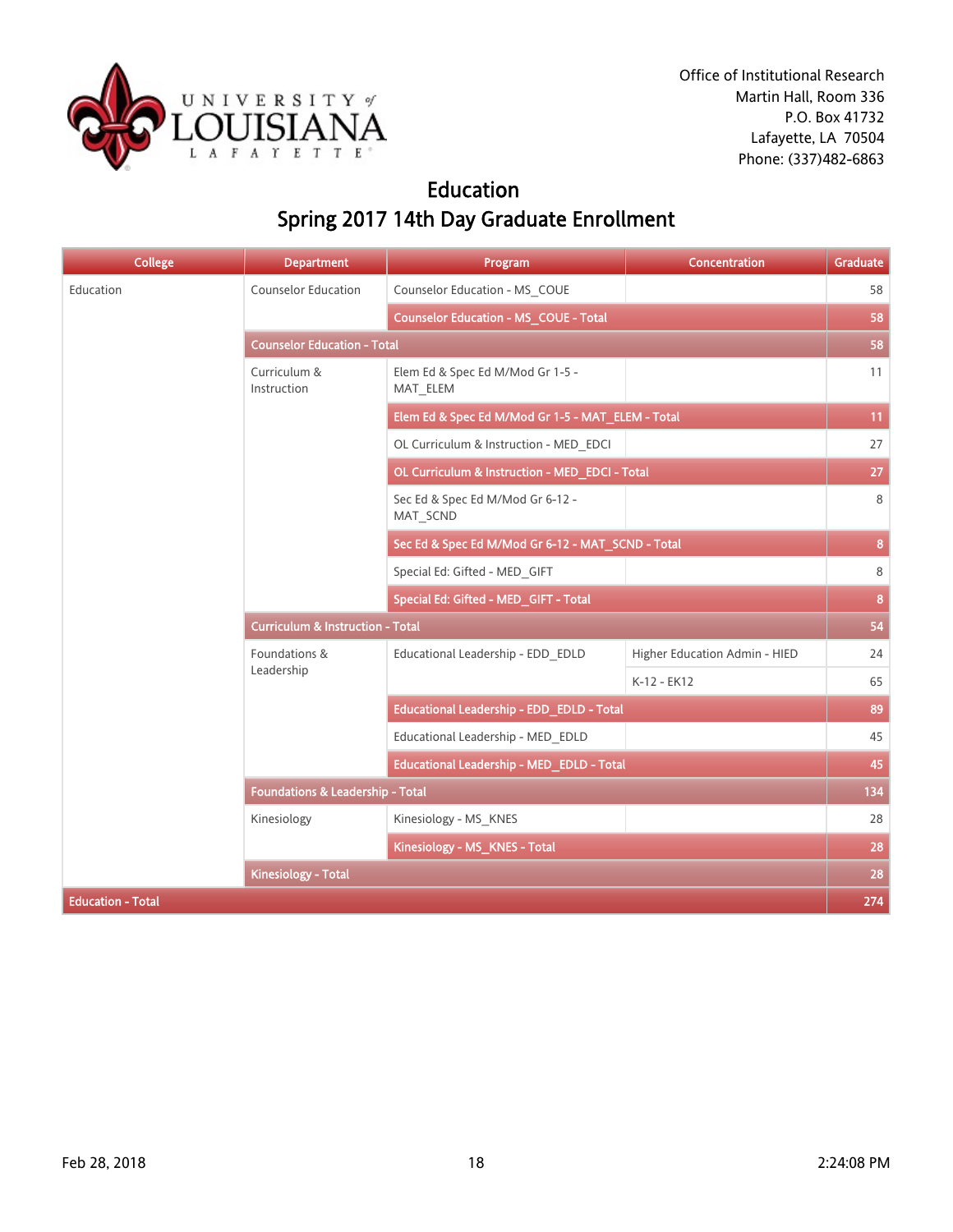

## Engineering Spring 2017 14th Day Graduate Enrollment

| <b>College</b>             | <b>Department</b>                             | Program                                         | <b>Concentration</b>                                                                                                                                                                                                                                                                                                                 | Graduate       |
|----------------------------|-----------------------------------------------|-------------------------------------------------|--------------------------------------------------------------------------------------------------------------------------------------------------------------------------------------------------------------------------------------------------------------------------------------------------------------------------------------|----------------|
| Engineering                | Center for Advanced                           | Computer Engineering - MSCE CMPE                | Chemical Engineering - CHEE<br>Civil Engineering - CIVE<br><b>Electrical Engineering - ELEE</b><br>Mechanical Engineering - MCHE<br>Petroleum Engineering - PETE<br>Chemical Engineering - CHEE<br>Civil Engineering - CIVE<br><b>Electrical Engineering - ELEE</b><br>Mechanical Engineering - MCHE<br>Petroleum Engineering - PETE | 6              |
|                            | <b>CMPS</b>                                   | Computer Engineering - MSCE_CMPE - Total        |                                                                                                                                                                                                                                                                                                                                      | 6 <sup>1</sup> |
|                            |                                               | Computer Engineering - PHD CMPE                 |                                                                                                                                                                                                                                                                                                                                      | 22             |
|                            |                                               | Computer Engineering - PHD_CMPE - Total         |                                                                                                                                                                                                                                                                                                                                      | 22             |
|                            | <b>Center for Advanced CMPS - Total</b>       |                                                 |                                                                                                                                                                                                                                                                                                                                      | 28             |
|                            | Electrical & Computer                         | Computer Engineering - MSCE CMPE                |                                                                                                                                                                                                                                                                                                                                      | $\overline{2}$ |
|                            | Engr                                          | <b>Computer Engineering - MSCE_CMPE - Total</b> |                                                                                                                                                                                                                                                                                                                                      | $\overline{2}$ |
|                            | <b>Electrical &amp; Computer Engr - Total</b> |                                                 |                                                                                                                                                                                                                                                                                                                                      |                |
|                            | Engineering                                   | Engineering - MSE ENGR                          |                                                                                                                                                                                                                                                                                                                                      | 13             |
|                            |                                               |                                                 |                                                                                                                                                                                                                                                                                                                                      | 14             |
|                            |                                               |                                                 |                                                                                                                                                                                                                                                                                                                                      | 14             |
|                            |                                               |                                                 |                                                                                                                                                                                                                                                                                                                                      | 15             |
|                            |                                               |                                                 |                                                                                                                                                                                                                                                                                                                                      | 34             |
|                            |                                               | Engineering - MSE_ENGR - Total                  |                                                                                                                                                                                                                                                                                                                                      |                |
|                            |                                               | Systems Engineering - PHD_SYSE                  |                                                                                                                                                                                                                                                                                                                                      | 8              |
|                            |                                               |                                                 |                                                                                                                                                                                                                                                                                                                                      | 8              |
|                            |                                               |                                                 |                                                                                                                                                                                                                                                                                                                                      | $\overline{7}$ |
|                            |                                               |                                                 |                                                                                                                                                                                                                                                                                                                                      | 11             |
|                            |                                               |                                                 |                                                                                                                                                                                                                                                                                                                                      | 14             |
|                            |                                               | Systems Engineering - PHD_SYSE - Total          |                                                                                                                                                                                                                                                                                                                                      | 48             |
|                            | <b>Engineering - Total</b>                    |                                                 |                                                                                                                                                                                                                                                                                                                                      | 138            |
|                            | <b>Industrial Technology</b>                  | Systems Technology - MS_STEC                    |                                                                                                                                                                                                                                                                                                                                      | 15             |
|                            |                                               | Systems Technology - MS_STEC - Total            |                                                                                                                                                                                                                                                                                                                                      | 15             |
|                            | <b>Industrial Technology - Total</b>          |                                                 |                                                                                                                                                                                                                                                                                                                                      | 15             |
| <b>Engineering - Total</b> |                                               |                                                 |                                                                                                                                                                                                                                                                                                                                      | 183            |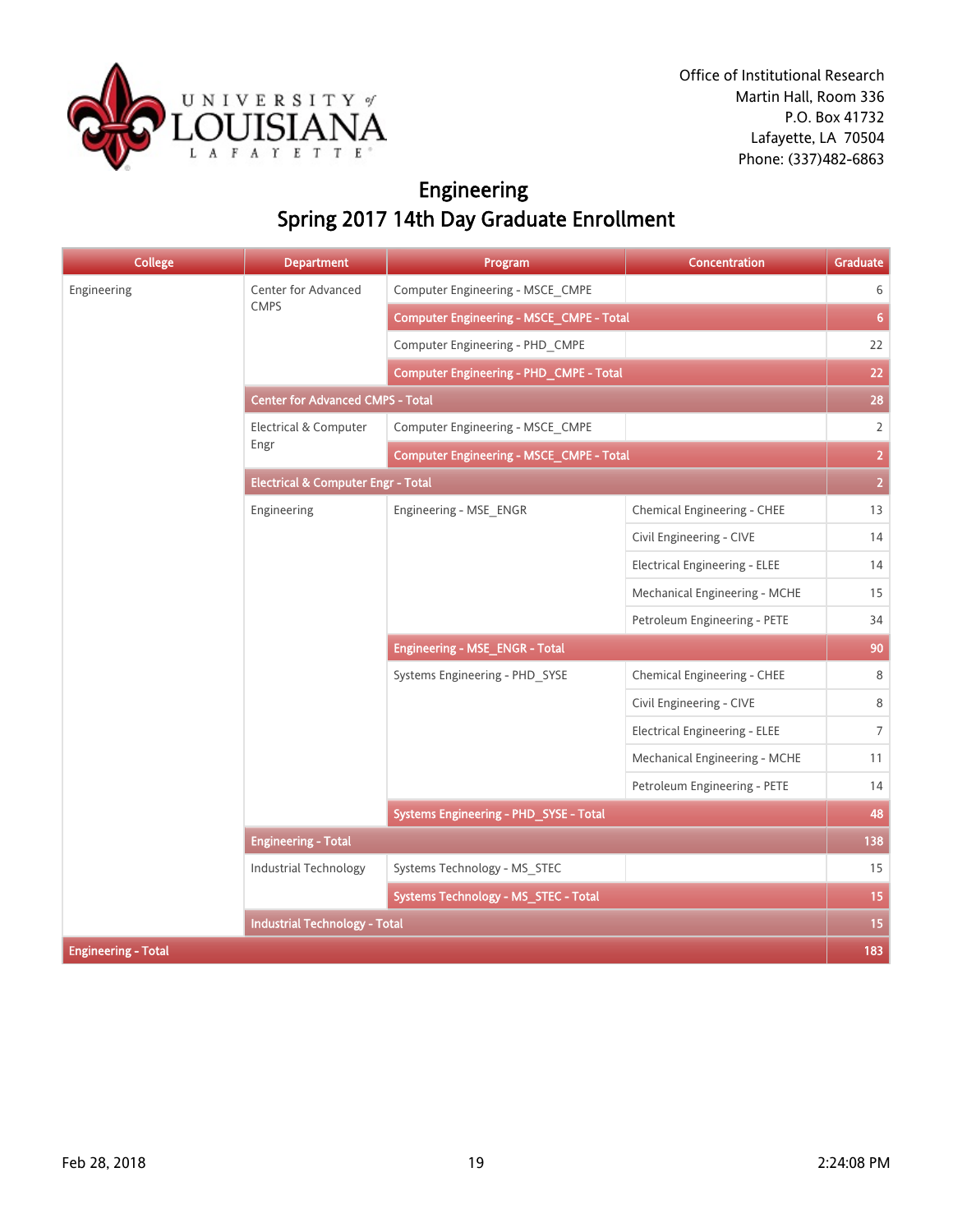

#### Graduate School Spring 2017 14th Day Graduate Enrollment

| <b>College</b>          | <b>Department</b>              | Program                                 | Concentration | Graduate       |
|-------------------------|--------------------------------|-----------------------------------------|---------------|----------------|
| Graduate School         | Graduate School                | <b>ENTREE Program - ND ENTR</b>         |               | 15             |
|                         |                                | <b>ENTREE Program - ND_ENTR - Total</b> |               | 15             |
|                         |                                | Master's Plus 30 - ND M30               |               | 7              |
|                         |                                | Master's Plus 30 - ND_M30 - Total       |               | $\overline{7}$ |
|                         | <b>Graduate School - Total</b> |                                         |               | 22             |
| Graduate School - Total |                                |                                         |               | 22             |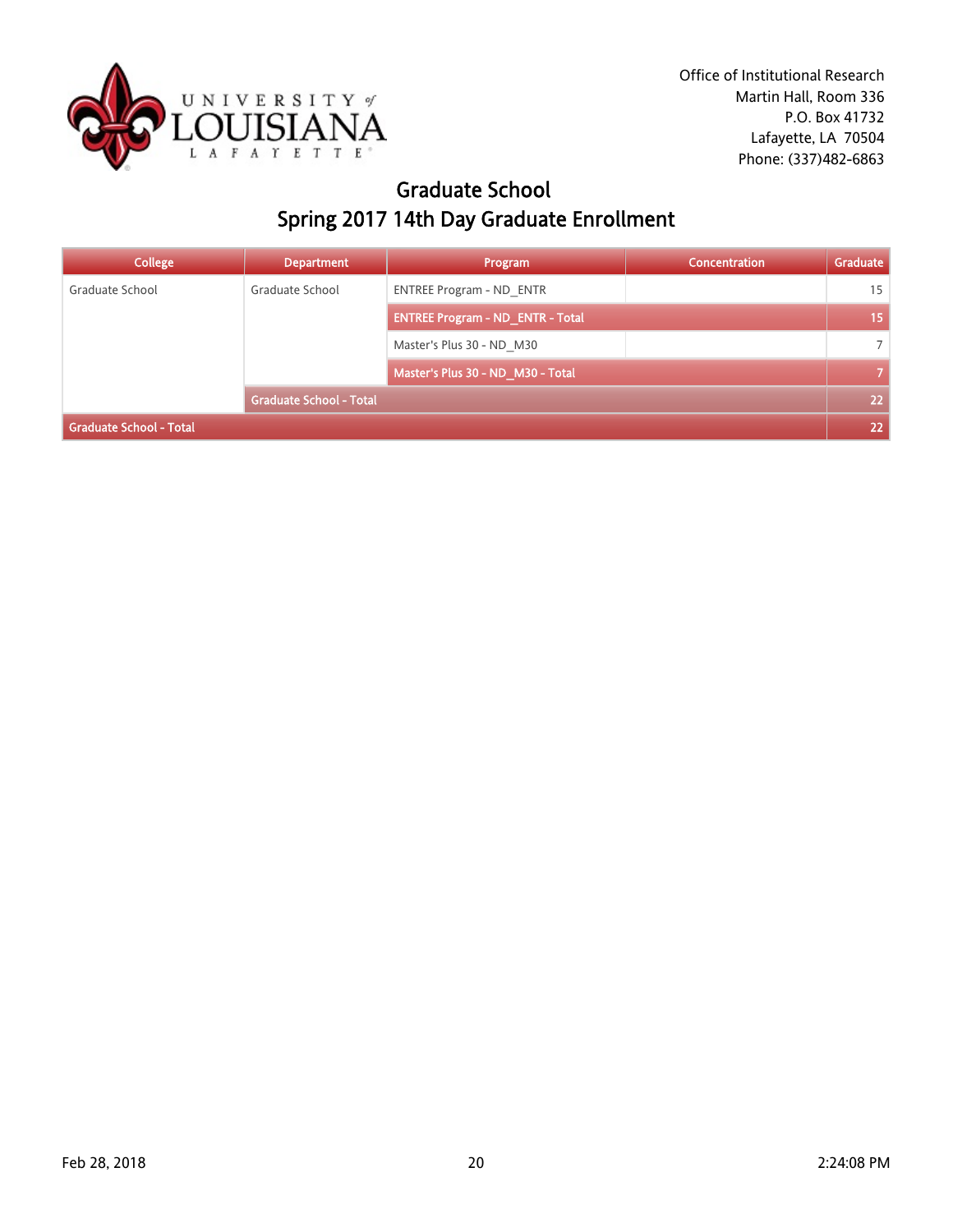

## Liberal Arts Spring 2017 14th Day Graduate Enrollment

| <b>College</b> | <b>Department</b>                      | Program                                          | Concentration                 | Graduate                |
|----------------|----------------------------------------|--------------------------------------------------|-------------------------------|-------------------------|
| Liberal Arts   | Communication                          | Communication - MS_CMCN                          |                               | 36                      |
|                |                                        | <b>Communication - MS_CMCN - Total</b>           |                               | 36                      |
|                | <b>Communication - Total</b>           |                                                  |                               | 36                      |
|                | Communicative<br><b>Disorders</b>      | Applied Language & Speech Sci -<br>PHD_ALSS      |                               | 21                      |
|                |                                        | Applied Language & Speech Sci - PHD_ALSS - Total |                               | 21                      |
|                |                                        | Speech Pathology and Audiology -<br>MS_CODI      |                               | 66                      |
|                |                                        | Speech Pathology and Audiology - MS_CODI - Total |                               | 66                      |
|                | <b>Communicative Disorders - Total</b> |                                                  |                               | 87                      |
|                | Criminal Justice                       | Criminal Justice - MS_CJUS                       |                               | 9                       |
|                |                                        | Criminal Justice - MS_CJUS - Total               |                               | $\overline{9}$          |
|                | <b>Criminal Justice - Total</b>        |                                                  |                               | 9 <sup>°</sup>          |
|                | English                                | English - MA_ENGL                                |                               | 29                      |
|                |                                        | English - MA_ENGL - Total                        |                               | 29                      |
|                |                                        | English - PHD_ENGL                               |                               | 72                      |
|                |                                        | English - PHD_ENGL - Total                       |                               | 72                      |
|                |                                        | Professional Writing - GC_CPW                    |                               | $\overline{3}$          |
|                |                                        | Professional Writing - GC_CPW - Total            |                               | $\overline{3}$          |
|                |                                        | TESOL - GC_CTSL                                  |                               | $\overline{4}$          |
|                |                                        | TESOL - GC_CTSL - Total                          |                               | $\overline{\mathbf{4}}$ |
|                | <b>English - Total</b>                 |                                                  |                               | 108                     |
|                | History, Geography, &<br>Phil          | History - MA_HIST                                |                               | 20                      |
|                |                                        | History - MA_HIST - Total                        |                               | 20                      |
|                | History, Geography, & Phil - Total     |                                                  |                               | 20                      |
|                | Modern Languages                       | Francophone Studies - PHD FS                     |                               | 10                      |
|                |                                        | Francophone Studies - PHD_FS - Total             |                               | 10 <sub>1</sub>         |
|                |                                        | French - MA_FREN                                 |                               | $\mathsf{3}$            |
|                |                                        | French - MA_FREN - Total                         |                               | $\overline{\mathbf{3}}$ |
|                | <b>Modern Languages - Total</b>        |                                                  |                               | 13 <sup>°</sup>         |
|                | Psychology                             | Psychology - MS_PSYC                             | Experimental Psychology - EXP | $\overline{2}$          |
|                |                                        |                                                  |                               | 26                      |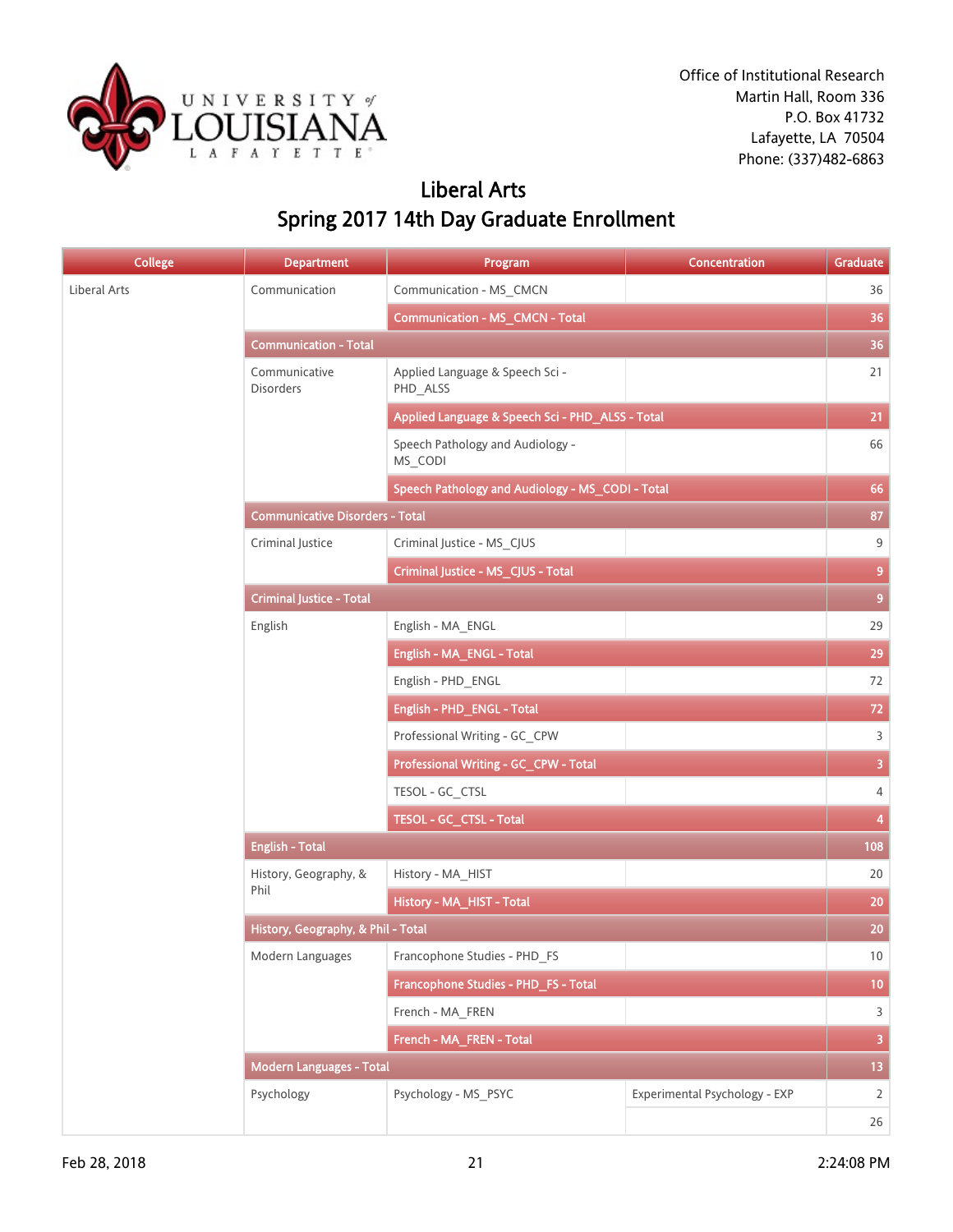

## Liberal Arts Spring 2017 14th Day Graduate Enrollment

| <b>College</b>       | <b>Department</b>         | Program                             | <b>Concentration</b> | Graduate |
|----------------------|---------------------------|-------------------------------------|----------------------|----------|
| Liberal Arts         | Psychology                | <b>Psychology - MS_PSYC - Total</b> |                      | 28       |
|                      | <b>Psychology - Total</b> |                                     |                      | 28       |
| Liberal Arts - Total |                           |                                     |                      | 301      |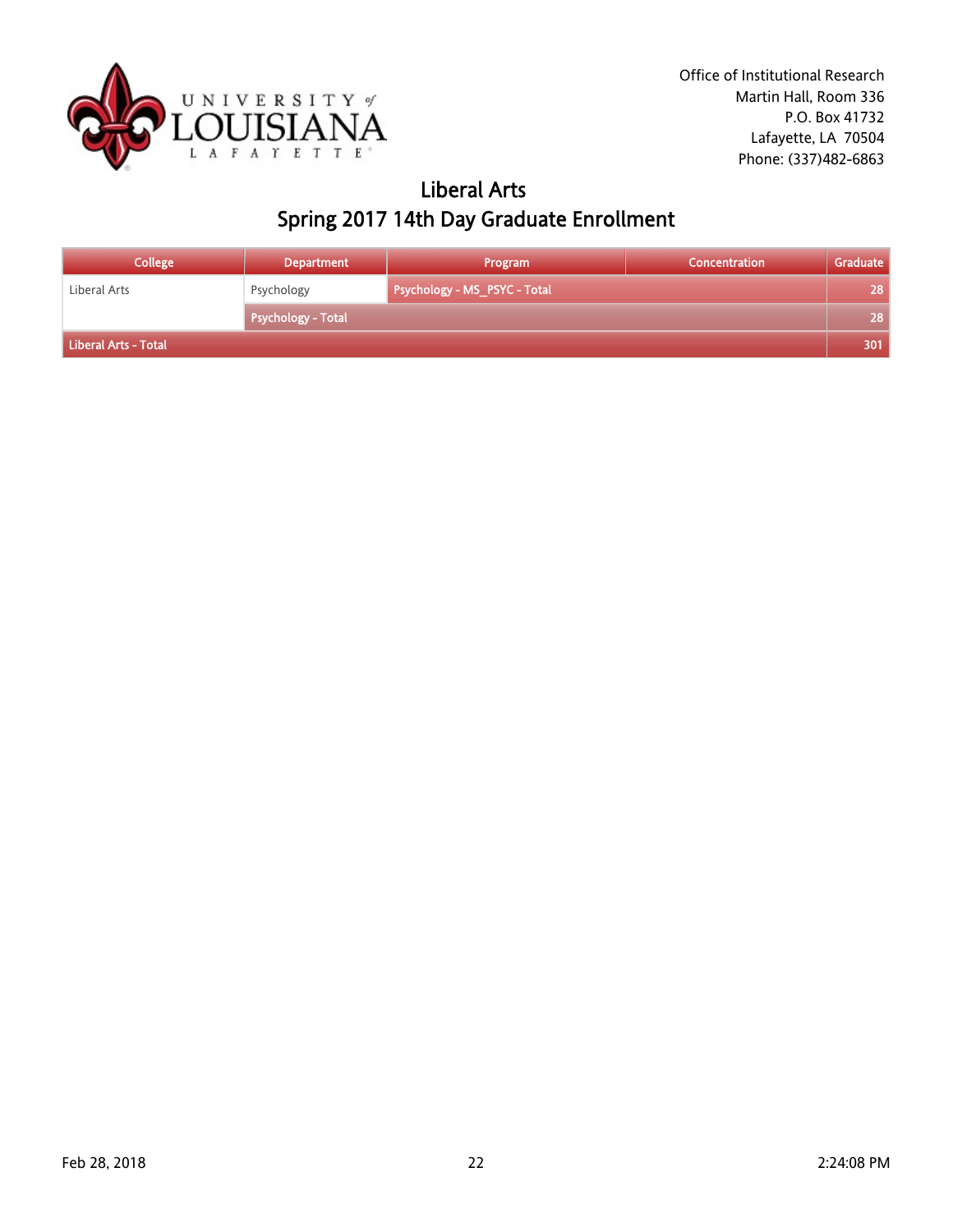

Office of Institutional Research Martin Hall, Room 336 P.O. Box 41732 Lafayette, LA 70504 Phone: (337)482-6863

## Nursing & Allied Health Professions Spring 2017 14th Day Graduate Enrollment

| College                                                | <b>Department</b>                 | Program                                  | <b>Concentration</b>                            | Graduate     |
|--------------------------------------------------------|-----------------------------------|------------------------------------------|-------------------------------------------------|--------------|
| Nursing & Allied Health<br>Professions                 | Nursing - Graduate                | Nursing - MSN NURS                       | Family Nurse Practitioner - FNP                 | 130          |
|                                                        |                                   |                                          | Fmly Psyc/Mntl Hlth Nurse Prac -<br><b>FMHP</b> | $\mathbf{1}$ |
|                                                        |                                   |                                          | Nurse Administrator - NADM                      | 3            |
|                                                        |                                   |                                          | Nurse Educator - NEDU                           | 5            |
|                                                        |                                   | <b>Nursing - MSN_NURS - Total</b>        |                                                 | 139          |
|                                                        |                                   | Nursing Practice - DNP NP                |                                                 | 13           |
|                                                        |                                   | <b>Nursing Practice - DNP_NP - Total</b> |                                                 | 13           |
|                                                        | <b>Nursing - Graduate - Total</b> |                                          |                                                 | 152          |
| <b>Nursing &amp; Allied Health Professions - Total</b> |                                   |                                          |                                                 | 152          |